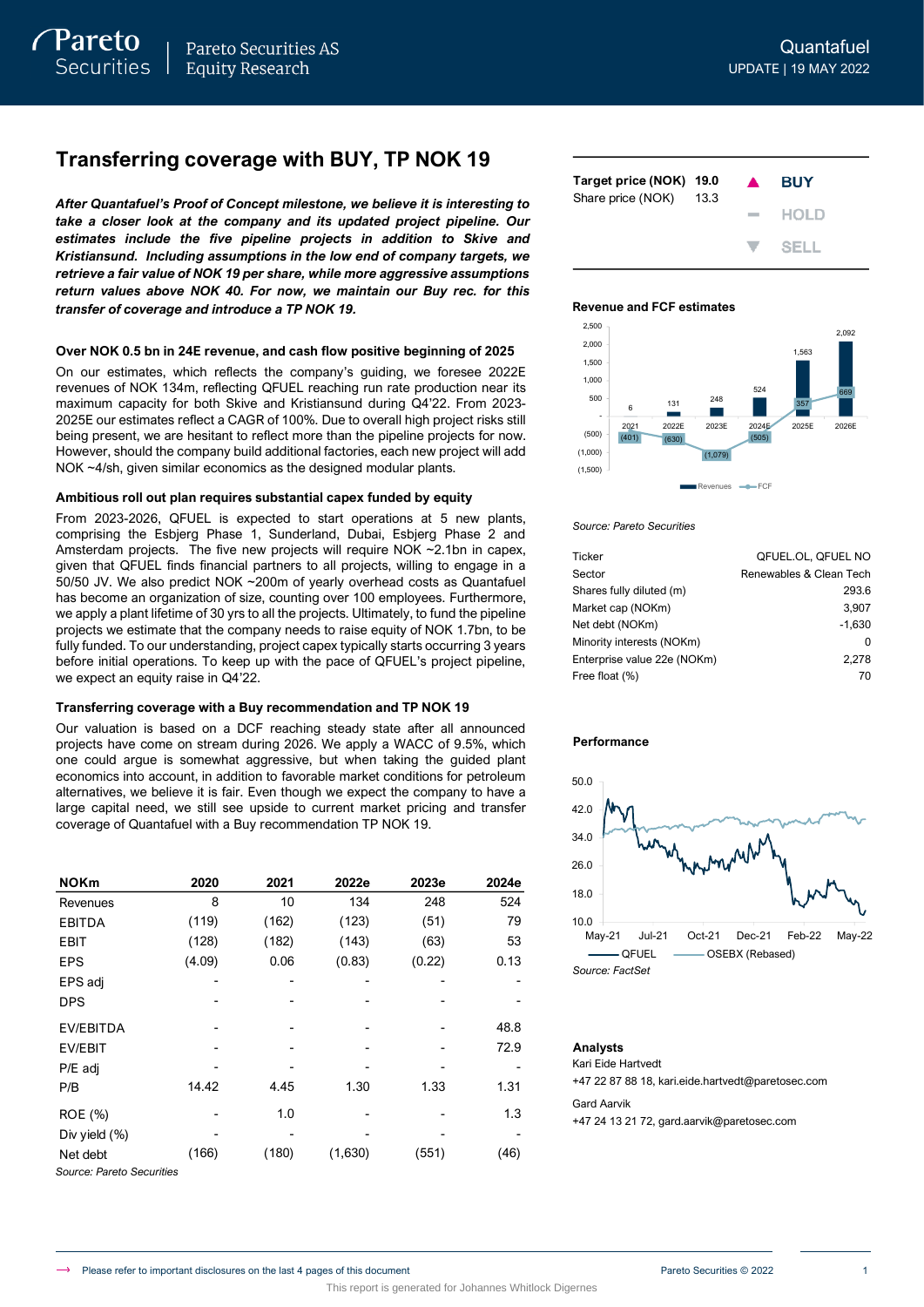# **Estimate assumptions**

After Quantafuel's Proof of Concept milestone, we believe it is interesting to take a closer look at Quantafuel's announced projects. Due to what history has shown regarding project risk for large scale processing of plastic to liquid, we currently include only the announced pipeline projects in our estimates. We are basing our estimates on Quantafuel's announced plant economics for the new plant design.





Our estimates are in the lower end of the guided figures regarding size. The company has stated that the modular plant is best suited for either 80kt or 120kt average plastic input annually, and our estimates reflects 80kt/yr per pipeline project, yielding a yearly product output of 64kt. To our understanding, the modular plants are suited for either 80kt/yr or 120 kt/yr, and due to historical project risk, we prefer to be conservative in our estimates. We accordingly assume capex to be in the lower end as well and include USD 100m capex per new modular plants. In addition, we include about NOK ~200m in yearly overhead costs, reflecting that Quantafuel has become an organization of size, counting over 100 employees at the end of Q1'22.

We assume QFUEL to attract financial partners for the five pipeline projects and participate in 50/50 JVs. Hence, we only include 50% of project capex as well as 50% of P&L items for all five the pipeline projects (Skive and Krisitansund are not regarded pipeline as both are on stream). In total, we see a total of NOK 2,126m required to cover 50% of the remaining capex for the pipeline projects. The company has guided that permitting takes about 12m and the following constructing phase takes 18-24m, hence the capex spend will start ~2.5- 3 years before the plant operations start. We apply 36 months in total from first capex spend to start of full-scale operations.

### **Timing of projects going on stream, size in terms of plastic input capacity and remaining capex (50%/50% JV)**

|                        | Size<br>(tonnes) | Remaining<br>capex NOKm | Already on<br>stream |  |  |  |  |  |  |  | Q1'23E Q2'23E Q3'23E Q4'23E Q1'24E Q2'24E Q3'24E Q4'24E Q1'25E Q2'25E Q3'25E Q4'25E Q1'26E Q2'26E Q3'26E Q4'26E |  |
|------------------------|------------------|-------------------------|----------------------|--|--|--|--|--|--|--|-----------------------------------------------------------------------------------------------------------------|--|
| <b>SKIVE</b>           | 20,000           |                         |                      |  |  |  |  |  |  |  |                                                                                                                 |  |
| <b>KRISTIANSUND</b>    | 30,000           |                         |                      |  |  |  |  |  |  |  |                                                                                                                 |  |
| <b>ESBJERG Phase 1</b> | 160,000          | (300)                   |                      |  |  |  |  |  |  |  |                                                                                                                 |  |
| <b>SUNDERLAND (UK)</b> | 80,000           | (419)                   |                      |  |  |  |  |  |  |  |                                                                                                                 |  |
| <b>DUBAI</b>           | 80,000           | (444)                   |                      |  |  |  |  |  |  |  |                                                                                                                 |  |
| <b>ESBJERG Phase 2</b> | 80,000           | (469)                   |                      |  |  |  |  |  |  |  |                                                                                                                 |  |
| <b>AMSTERDAM</b>       | 80,000           | (494)                   |                      |  |  |  |  |  |  |  |                                                                                                                 |  |
|                        |                  |                         |                      |  |  |  |  |  |  |  |                                                                                                                 |  |

This report is generated for Johannes Whitlock Digernes

*Source: Pareto Securities*

As there is still substantial operational risk to the pipeline plants, we do not see debt as a viable option for QFUEL's pipeline projects. However, if the project pipeline proves successful, we view this as a great upside to our estimates. To be able to roll out the plants in the ambitious pace communicated to the market, QFUEL must raise NOK ~1.7bn on our estimates. We include this capital raise as early as Q4'22 in our estimates, in order for QFUEL to deliver on indicated timings for start of operations. After an equity raise of NOK ~1.7bn, QFUEL will not need to raise more capital on our estimates. The most critical cash position will then be in Q4'24, where the company will have NOK ~145m of cash on our estimates.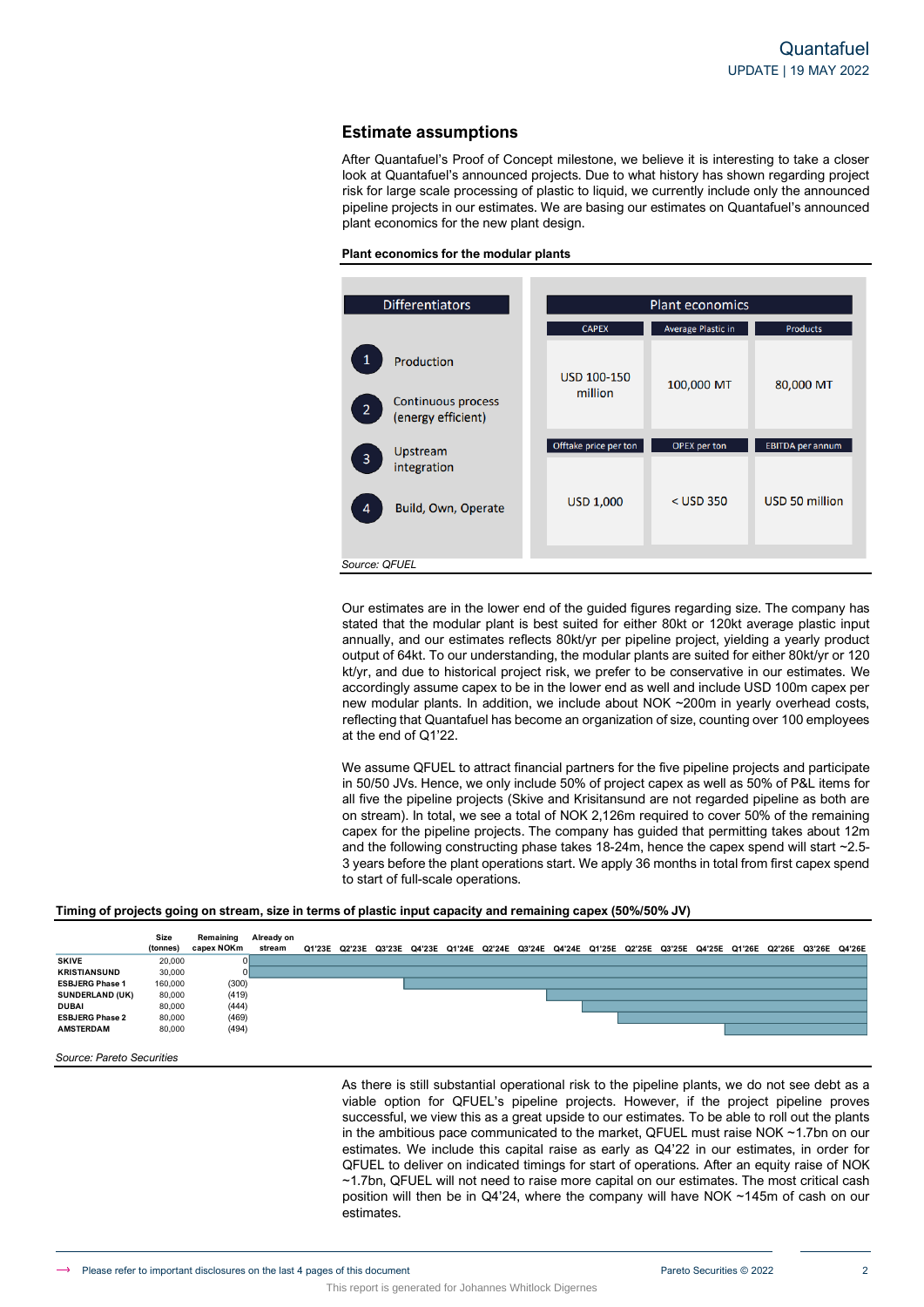Our estimates reflect that Quantafuel will operate the plants themselves, implying that the company will not need to rely on an industrial partner. Financial partners have become more feasible than industrial partners now that the company has acquired operational experience with large scale process industry through trial and error at Skive. Most of the EPC work is also expected to be executed by Quantafuel. We do not include any revenues form FEED studies related to the pipeline projects as we expect QFUEL to take the cost of these themselves as it is becoming a build, own and operate company.

Our estimate period runs through 2026 as this is the last year in which a pipeline project is expected to come on stream. After 2026, our estimates implies that the company has reached steady state with a total of 7 projects in its portfolio. Timing of production startup for the pipeline projects are in line with the company's guidance.

### **Summary of assumption**

| <b>Assumptions pipeline projects</b>  |       |             |                       |                          |          |                     |           |                        |           |           |            |           |                  |
|---------------------------------------|-------|-------------|-----------------------|--------------------------|----------|---------------------|-----------|------------------------|-----------|-----------|------------|-----------|------------------|
| Annual input capacity                 |       | tonnes      | 80,000                |                          |          |                     |           |                        |           |           |            |           |                  |
| Annual output capacity                |       | tonnes      | 64,000                |                          |          |                     |           |                        |           |           |            |           |                  |
| Uptime                                |       | %           | 100 %                 |                          |          |                     |           |                        |           |           |            |           |                  |
| Load                                  |       | %           | 100 %                 |                          |          |                     |           |                        |           |           |            |           |                  |
| Volumes sold annully                  |       | tonnes      | 64,000                |                          |          |                     |           |                        |           |           |            |           |                  |
| JV                                    |       |             | 50 %                  |                          |          |                     |           |                        |           |           |            |           |                  |
| <b>General Assumptions</b>            |       |             |                       |                          |          |                     |           |                        |           |           |            |           |                  |
| Offtake price per ton                 |       | <b>NOKm</b> | 10,000                |                          |          |                     |           |                        |           |           |            |           |                  |
| <b>USD/NOK</b>                        |       | x           |                       | 10                       |          |                     |           |                        |           |           |            |           |                  |
| Offtake price                         |       | USD/tonne   | 1,000                 |                          |          |                     |           |                        |           |           |            |           |                  |
| Opex per ton                          |       | USD/tonne   | 350                   |                          |          |                     |           |                        |           |           |            |           |                  |
| Price opex delta                      |       | USD/tonne   | 650                   |                          |          |                     |           |                        |           |           |            |           |                  |
| EBITDA per annum 80k                  |       | <b>USDm</b> |                       | 40                       |          |                     |           |                        |           |           |            |           |                  |
| <b>Capex assumptions</b>              |       |             |                       |                          |          |                     |           |                        |           |           |            |           |                  |
| New plant total capex                 |       | <b>USDm</b> | 100                   |                          |          |                     |           |                        |           |           |            |           |                  |
| New plant QFUEL capex (50/50 JV)      |       | <b>USDm</b> |                       | 50                       |          |                     |           |                        |           |           |            |           |                  |
|                                       |       |             |                       |                          |          |                     |           |                        |           |           |            |           |                  |
| <b>Remaining capex assumptions</b>    | 2022E | 2023E       | 2024E                 |                          |          | 2025E Tot. from now |           |                        |           |           |            |           |                  |
| All projects                          | 471   | 1,014       | 543                   | 99                       |          | 2,126               |           |                        |           |           |            |           |                  |
| Aesbjerg Phase 2                      | 74    | 247         | 148                   | $\overline{a}$           |          | 469                 |           |                        |           |           |            |           |                  |
| Dubai                                 | 99    | 247         | 99                    | $\overline{\phantom{a}}$ |          | 444                 |           |                        |           |           |            |           |                  |
| Sunderland                            | 123   | 247         | 49                    | $\overline{\phantom{0}}$ |          | 419                 |           |                        |           |           |            |           |                  |
| Amsterdam                             | 25    | 123         | 247                   | 99                       |          | 494                 |           |                        |           |           |            |           |                  |
|                                       |       |             |                       | $\overline{\phantom{0}}$ |          | 300                 |           |                        |           |           |            |           |                  |
| Esbjerg Phase 1                       | 150   | 150         |                       |                          |          |                     |           |                        |           |           |            |           |                  |
| Capex distribution, yrs bf operations |       | $-3y$       | $-3y$                 | $-3y$                    | $-3y$    | $-2y$               | $-2y$     | $-2y$                  | $-2y$     | $-1y$     | $-1y$      | $-1y$     |                  |
| Quarter                               |       | 1<br>5 %    | $\overline{2}$<br>5 % | 3<br>5 %                 | 4<br>5 % | 5<br>10 %           | 6<br>10 % | $\overline{7}$<br>15 % | 8<br>15 % | 9<br>10 % | 10<br>10 % | 11<br>5 % | -1y<br>12<br>5 % |

This report is generated for Johannes Whitlock Digernes

*Source: Pareto Securities*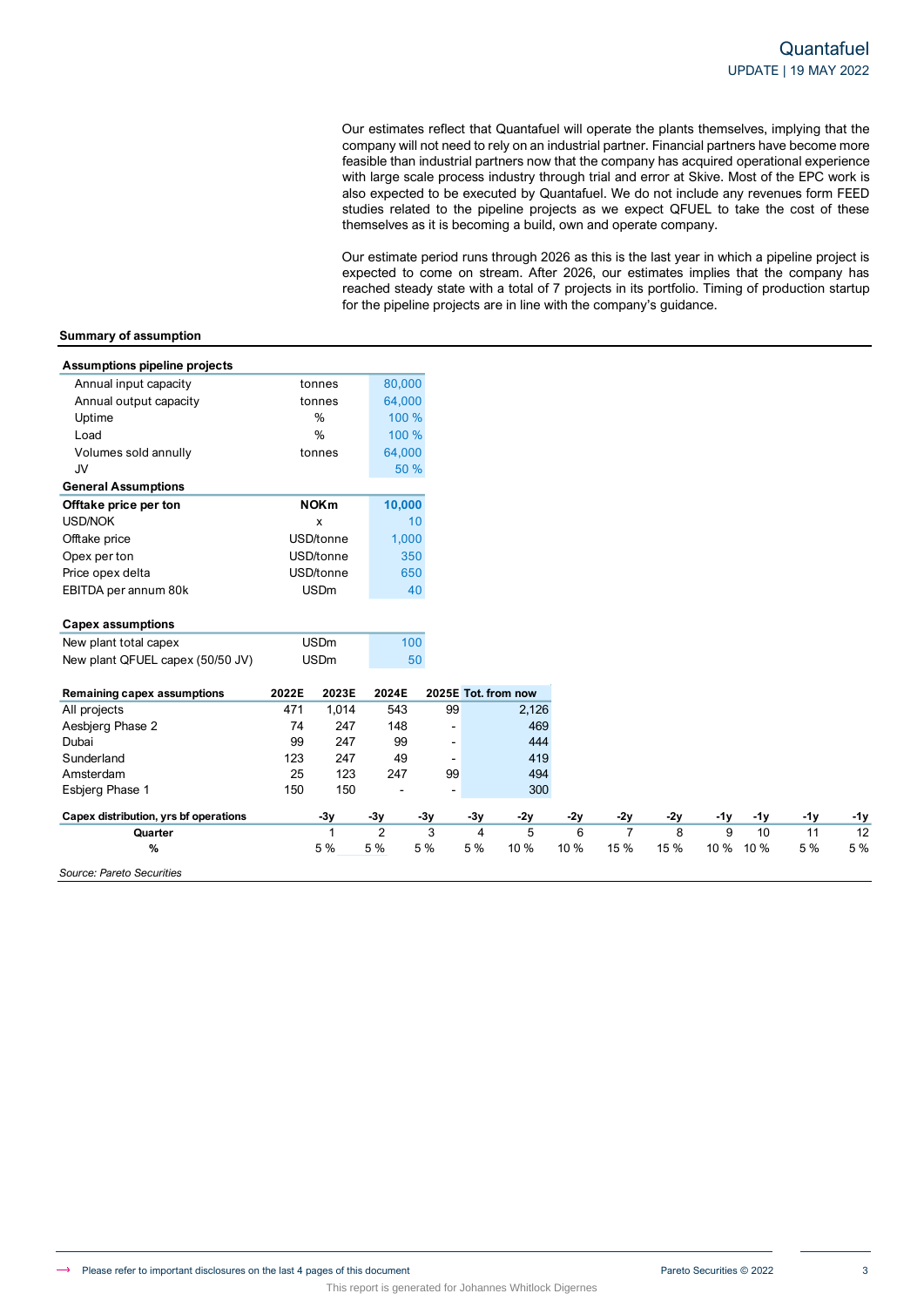# **Project estimates**

We base our estimates on an ASP of 1000 USD/tonne, opex of 350 USD/tonne and a plastic to liquid yield of 80%. For the 80kt/yr plants, the product output is 64kt/yr, with 100% uptime and load. Each factory will accordingly create USD 64m of revenue, of which QFUEL will be subject to USD ~32m/yr in a 50/50 JV with a financial partner, corresponding to our estimates of NOK 316m per plant per year for the new module factories.



### **Revenue, EBITDA and FCF estimates, becoming FCF positive by the beginning of 2025E**



*Source: Pareto Securities, QFUEL*

The average selling price comprises the prices for all three output categories, bing lowcarbon diesel, naphtha and heating oil. While we acknowledge that the ASP (average selling price) on QFUEL's products is sensitive to the current energy crisis, we assume, in line with management guiding, that this will be offset by an accordingly increased opex, which in sum make the ASP-opex delta approximately unchanged. BASF, a world leading petrochemical producer and Quantafuel's long standing partner, has agreed to purchase Skive's entire production, regardless of whether it is low-carbon diesel, naphta or heating oil. Accordingly, we find it applicable to use an ASP, since BASF and other potential customers are likely to purchase all of the produced liquids since. Such customers are able to refine QFUEL's output even further at their own facilities if desirable.

For Kristiansund, we have applied a 20% discount to ASP as this facility is mainly conducting mechanical recycling, which we assume has a lower average selling price per tonne compared to chemical recycling, but similar opex in line with chemical recycling. Regarding the sorting facility, Esbjerg Phase 1, we apply 40% discount to the ASP, while maintaining the same capex levels, which is corresponding to the >30% IRR on the NOK 630m capex requires. This is in line with the company's guiding for the sorting facility at QFUEL's Q1'22 presentation.

Both uptime and capacity are set to 100% at steady state in 2026E. During the previous years, the uptime and load are gradually increasing towards 100% to reflect operational risk. Timing of production startup for the pipeline projects are in line with the company's guidance. Our estimates reflect 50/50 JVs for all projects, except for Skive and Kristiansund, where production is already on stream.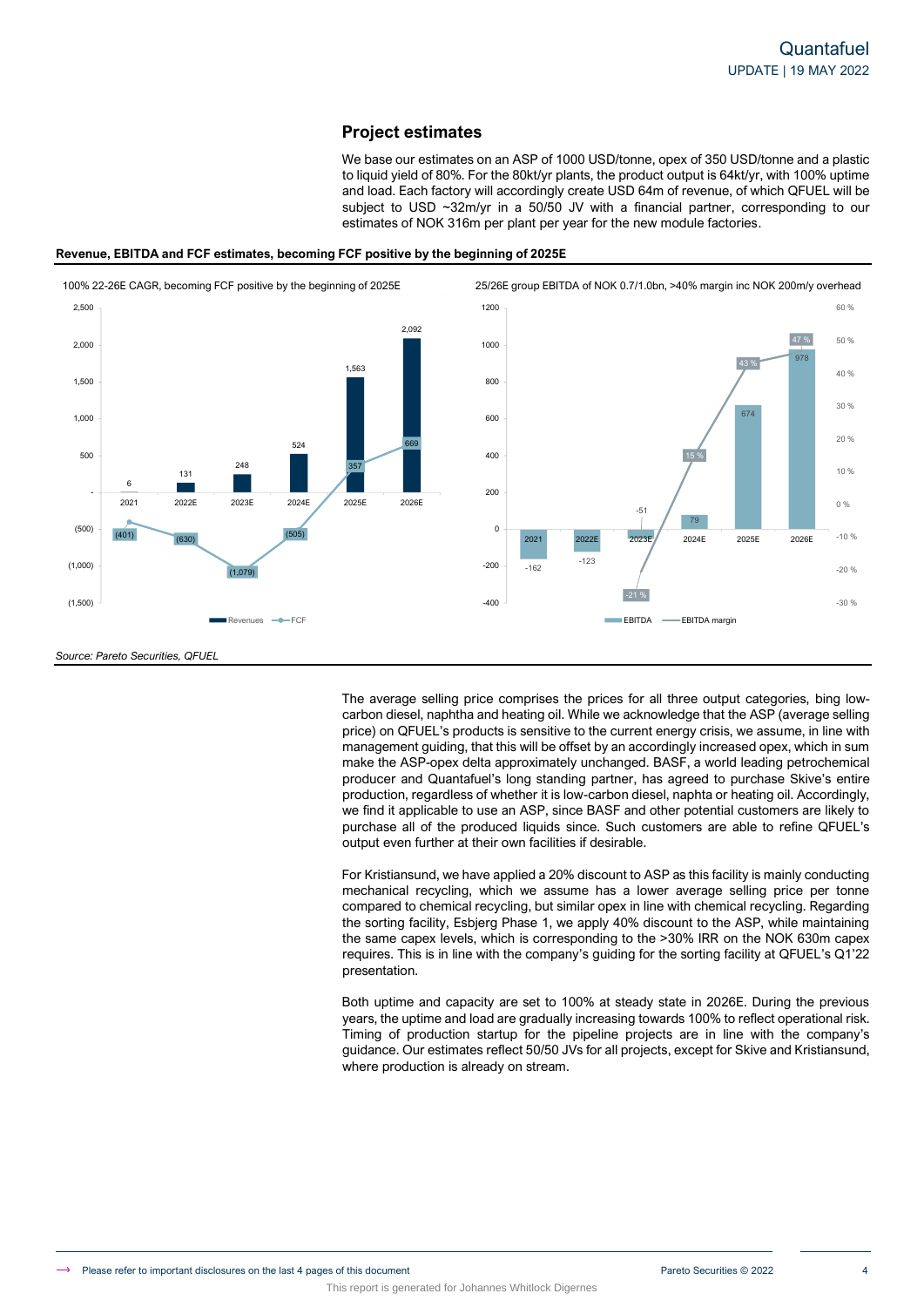# **Modular rollout business model quarterly**

| 55<br>424<br>523<br>523<br><b>NOKm</b><br>31<br>42<br>48<br>53<br>54<br>85<br>96<br>104<br>113<br>211<br>313<br>402<br>424<br>523<br>523<br><b>Revenues</b><br>(28)<br>(44)<br>COGS<br>(28)<br>(29)<br>(29)<br>(30)<br>(31)<br>(31)<br>(34)<br>(38)<br>(40)<br>(40)<br>(40)<br>(28)<br>(29)<br>(31)<br>(44)<br>(44)<br>(44)<br>(32)<br>(39)<br>(69)<br>(234)<br>(234)<br>(234)<br>(36)<br>(41)<br>(42)<br>(59)<br>(64)<br>(74)<br>(112)<br>(152)<br>(186)<br>(196)<br>(196)<br>(234)<br>Opex<br>(41)<br>245<br><b>EBITDA</b><br>(29)<br>(23)<br>(19)<br>(15)<br>(3)<br>1<br>4<br>8<br>65<br>123<br>177<br>187<br>187<br>245<br>245<br>(17)<br>(16)<br>245<br>(272)<br>(74)<br>(25)<br>(25)<br><b>Investments in PPE</b><br>(198)<br>(247)<br>(272)<br>(222)<br>(173)<br>(173)<br>(123)<br>(49)<br>(124)<br>(149)<br><b>SKIVE</b><br>Q2'22E<br>Q3'23E<br>Q2'24E<br>l'25E<br>Q4'25E<br>Q1'26E<br>Q3'26E<br>Q4'26E<br>Q3'22E<br>Q4'22E<br>Q1'23E<br>Q2'23E<br>Q4'23E<br>Q1'24E<br>Q3'24E<br>Q4'24E<br>Q2'25E<br>Q3'25E<br>Q2'26E<br>O٬<br>27<br><b>NOKm</b><br>13<br>20<br>28<br>30<br>31<br>33<br>35<br>45<br>49<br>49<br>31<br>36<br>38<br>40<br>40<br>45<br>49<br>49<br>Revenues<br>$\ddot{\phantom{0}}$<br>8<br>13<br>17<br>18<br>19<br>19<br>20<br>21<br>22<br>23<br>24<br>25<br>25<br>28<br>28<br>31<br>31<br>31<br><b>EBITDA</b><br>31<br><b>KRISTIANSUND</b><br>Q3'23E<br>Q2'24E<br>Q1'25E<br>Q4'25E<br>Q3'26E<br>Q4'26E<br>Q2'22E<br>Q3'22E<br>Q4'22E<br>Q1'23E<br>Q2'23E<br>Q4'23E<br>Q1'24E<br>Q3'24E<br>Q4'24E<br>Q2'25E<br>Q3'25E<br>Q1'26E<br>Q2'26E<br>17<br>22<br>22<br>24<br>24<br>30<br>36<br>39<br>39<br><b>NOKm</b><br>24<br>24<br>27<br>27<br>27<br>27<br>30<br>36<br>39<br>39<br><b>Revenues</b><br>$\mathbf{u}$<br>21<br><b>EBITDA</b><br>9<br>12<br>12<br>13<br>13<br>13<br>13<br>14<br>14<br>14<br>16<br>19<br>19<br>21<br>21<br>21<br>14<br>16<br><b>ESBJERG Phase 1</b><br>Q2'24E<br>Q1'25E<br>Q4'25E<br>Q3'26E<br>Q4'26E<br>Q2'22E<br>Q3'22E<br>Q1'23E<br>Q2'23E<br>Q3'23E<br>Q4'23E<br>Q1'24E<br>Q3'24E<br>Q4'24E<br>Q2'25E<br>Q3'25E<br>Q1'26E<br>Q2'26E<br>Q4'22E<br><b>NOKm</b><br>107<br>118<br>118<br>30<br>36<br>43<br>50<br>67<br>86<br>96<br>107<br>118<br>118<br>Revenues<br>17<br>14<br>26<br>34<br>38<br>42<br>42<br>46<br>46<br>46<br><b>EBITDA</b><br>12<br>20<br>46<br>SUNDERLAND (UK)<br>Q2'24E<br>Q3'24E<br>Q2'25E<br>Q4'25E<br>Q1'26E<br>Q2'26E<br>Q3'26E<br>Q4'26E<br>Q2'22E<br>Q3'22E<br>Q4'22E<br>Q1'23E<br>Q2'23E<br>Q3'23E<br>Q4'23E<br>Q1'24E<br>Q4'24E<br>Q1'25E<br>Q3'25E<br>79<br><b>NOKm</b><br>79<br>79<br>79<br>79<br>79<br>79<br>79<br>79<br><b>Revenues</b><br>49<br>49<br>49<br>49<br>49<br>49<br>49<br>49<br><b>EBITDA</b><br>49<br>Q2'22E<br>Q1'26E<br>Q3'26E<br>Q4'26E<br>Dubai<br>Q3'22E<br>'23E<br>Q2'23E<br>Q3'23E<br>Q4'23E<br>Q3'24E<br>'25E<br>Q2'25E<br>Q3'25E<br>Q4'25E<br>Q2'26E<br>Q4'22E<br>Q1'24E<br>Q2'24E<br>Q4'24E<br>O1<br>Ο1<br>79<br>79<br>79<br><b>NOKm</b><br>79<br>79<br>79<br>79<br>79<br><b>Revenues</b><br>49<br>49<br>49<br>49<br>49<br>49<br><b>EBITDA</b><br>49<br>49<br><b>ESBJERG Phase 2</b><br>Q4'25E<br>Q3'26E<br>Q4'26E<br>Q2'22E<br>Q3'22E<br>Q4'22E<br>Q3'23E<br>Q4'23E<br>Q2'24E<br>Q3'24E<br>Q1'25E<br>Q2'25E<br>Q3'25E<br>Q1'26E<br>Q2'26E<br>Q1'23E<br>Q2'23E<br>Q1'24E<br>Q4'24E<br><b>NOKm</b><br>79<br>79<br>79<br>79<br>79<br>79<br>79<br><b>Revenues</b><br>49<br>49<br>49<br>49<br>49<br>49<br>49<br><b>EBITDA</b><br><b>AMSTERDAM</b><br>Q2'22E<br>Q3'22E<br>Q2'23E<br>Q3'23E<br>Q4'23E<br>Q2'24E<br>Q3'24E<br>Q2'25E<br>Q3'25E<br>Q4'25E<br>Q1'26E<br>Q2'26E<br>Q3'26E<br>Q4'26E<br>Q4'22E<br>Q1'23E<br>Q1'24E<br>Q4'24E<br>Q1'25E<br><b>NOKm</b><br>79<br>79<br>79<br>79<br><b>Revenues</b><br><br><b>EBITDA</b><br>49<br>49<br>49<br>49<br>HQ and other<br>Q2'22E<br>Q4'22E<br>Q1'23E<br>Q2'23E<br>Q3'23E<br>Q4'23E<br>Q2'24E<br>Q3'24E<br>Q1'25E<br>Q2'25E<br>Q3'25E<br>Q4'25E<br>Q1'26E<br>Q2'26E<br>Q3'26E<br>Q4'26E<br>Q3'22E<br>Q1'24E<br>Q4'24E<br>$\ddot{\phantom{0}}$<br><b>EBITDA</b><br>(47)<br>(51)<br>(47)<br>(47<br>(48)<br>(48)<br>(48<br>(48)<br>(48)<br>(48)<br>(48)<br>(48)<br>(50)<br>(50)<br>(50)<br>(50)<br>(51<br>(51)<br>(51)<br>Source: Pareto Securities | <b>TOTAL</b> | Q2'22E | Q3'22E | Q4'22E | Q1'23E | Q2'23E | Q3'23E | Q4'23E | Q1'24E | Q2'24E | Q3'24E | Q4'24E | Q1'25E | Q2'25E | Q3'25E | Q4'25E | Q1'26E | Q2'26E | Q3'26E | Q4'26E |
|------------------------------------------------------------------------------------------------------------------------------------------------------------------------------------------------------------------------------------------------------------------------------------------------------------------------------------------------------------------------------------------------------------------------------------------------------------------------------------------------------------------------------------------------------------------------------------------------------------------------------------------------------------------------------------------------------------------------------------------------------------------------------------------------------------------------------------------------------------------------------------------------------------------------------------------------------------------------------------------------------------------------------------------------------------------------------------------------------------------------------------------------------------------------------------------------------------------------------------------------------------------------------------------------------------------------------------------------------------------------------------------------------------------------------------------------------------------------------------------------------------------------------------------------------------------------------------------------------------------------------------------------------------------------------------------------------------------------------------------------------------------------------------------------------------------------------------------------------------------------------------------------------------------------------------------------------------------------------------------------------------------------------------------------------------------------------------------------------------------------------------------------------------------------------------------------------------------------------------------------------------------------------------------------------------------------------------------------------------------------------------------------------------------------------------------------------------------------------------------------------------------------------------------------------------------------------------------------------------------------------------------------------------------------------------------------------------------------------------------------------------------------------------------------------------------------------------------------------------------------------------------------------------------------------------------------------------------------------------------------------------------------------------------------------------------------------------------------------------------------------------------------------------------------------------------------------------------------------------------------------------------------------------------------------------------------------------------------------------------------------------------------------------------------------------------------------------------------------------------------------------------------------------------------------------------------------------------------------------------------------------------------------------------------------------------------------------------------------------------------------------------------------------------------------------------------------------------------------------------------------------------------------------------------------------------------------------------------------------------------------------------------------------------------------------------------------------------------------------------------------------------------------------------------------------------------|--------------|--------|--------|--------|--------|--------|--------|--------|--------|--------|--------|--------|--------|--------|--------|--------|--------|--------|--------|--------|
|                                                                                                                                                                                                                                                                                                                                                                                                                                                                                                                                                                                                                                                                                                                                                                                                                                                                                                                                                                                                                                                                                                                                                                                                                                                                                                                                                                                                                                                                                                                                                                                                                                                                                                                                                                                                                                                                                                                                                                                                                                                                                                                                                                                                                                                                                                                                                                                                                                                                                                                                                                                                                                                                                                                                                                                                                                                                                                                                                                                                                                                                                                                                                                                                                                                                                                                                                                                                                                                                                                                                                                                                                                                                                                                                                                                                                                                                                                                                                                                                                                                                                                                                                                                                |              |        |        |        |        |        |        |        |        |        |        |        |        |        |        |        |        |        |        |        |
|                                                                                                                                                                                                                                                                                                                                                                                                                                                                                                                                                                                                                                                                                                                                                                                                                                                                                                                                                                                                                                                                                                                                                                                                                                                                                                                                                                                                                                                                                                                                                                                                                                                                                                                                                                                                                                                                                                                                                                                                                                                                                                                                                                                                                                                                                                                                                                                                                                                                                                                                                                                                                                                                                                                                                                                                                                                                                                                                                                                                                                                                                                                                                                                                                                                                                                                                                                                                                                                                                                                                                                                                                                                                                                                                                                                                                                                                                                                                                                                                                                                                                                                                                                                                |              |        |        |        |        |        |        |        |        |        |        |        |        |        |        |        |        |        |        |        |
|                                                                                                                                                                                                                                                                                                                                                                                                                                                                                                                                                                                                                                                                                                                                                                                                                                                                                                                                                                                                                                                                                                                                                                                                                                                                                                                                                                                                                                                                                                                                                                                                                                                                                                                                                                                                                                                                                                                                                                                                                                                                                                                                                                                                                                                                                                                                                                                                                                                                                                                                                                                                                                                                                                                                                                                                                                                                                                                                                                                                                                                                                                                                                                                                                                                                                                                                                                                                                                                                                                                                                                                                                                                                                                                                                                                                                                                                                                                                                                                                                                                                                                                                                                                                |              |        |        |        |        |        |        |        |        |        |        |        |        |        |        |        |        |        |        |        |
|                                                                                                                                                                                                                                                                                                                                                                                                                                                                                                                                                                                                                                                                                                                                                                                                                                                                                                                                                                                                                                                                                                                                                                                                                                                                                                                                                                                                                                                                                                                                                                                                                                                                                                                                                                                                                                                                                                                                                                                                                                                                                                                                                                                                                                                                                                                                                                                                                                                                                                                                                                                                                                                                                                                                                                                                                                                                                                                                                                                                                                                                                                                                                                                                                                                                                                                                                                                                                                                                                                                                                                                                                                                                                                                                                                                                                                                                                                                                                                                                                                                                                                                                                                                                |              |        |        |        |        |        |        |        |        |        |        |        |        |        |        |        |        |        |        |        |
|                                                                                                                                                                                                                                                                                                                                                                                                                                                                                                                                                                                                                                                                                                                                                                                                                                                                                                                                                                                                                                                                                                                                                                                                                                                                                                                                                                                                                                                                                                                                                                                                                                                                                                                                                                                                                                                                                                                                                                                                                                                                                                                                                                                                                                                                                                                                                                                                                                                                                                                                                                                                                                                                                                                                                                                                                                                                                                                                                                                                                                                                                                                                                                                                                                                                                                                                                                                                                                                                                                                                                                                                                                                                                                                                                                                                                                                                                                                                                                                                                                                                                                                                                                                                |              |        |        |        |        |        |        |        |        |        |        |        |        |        |        |        |        |        |        |        |
|                                                                                                                                                                                                                                                                                                                                                                                                                                                                                                                                                                                                                                                                                                                                                                                                                                                                                                                                                                                                                                                                                                                                                                                                                                                                                                                                                                                                                                                                                                                                                                                                                                                                                                                                                                                                                                                                                                                                                                                                                                                                                                                                                                                                                                                                                                                                                                                                                                                                                                                                                                                                                                                                                                                                                                                                                                                                                                                                                                                                                                                                                                                                                                                                                                                                                                                                                                                                                                                                                                                                                                                                                                                                                                                                                                                                                                                                                                                                                                                                                                                                                                                                                                                                |              |        |        |        |        |        |        |        |        |        |        |        |        |        |        |        |        |        |        |        |
|                                                                                                                                                                                                                                                                                                                                                                                                                                                                                                                                                                                                                                                                                                                                                                                                                                                                                                                                                                                                                                                                                                                                                                                                                                                                                                                                                                                                                                                                                                                                                                                                                                                                                                                                                                                                                                                                                                                                                                                                                                                                                                                                                                                                                                                                                                                                                                                                                                                                                                                                                                                                                                                                                                                                                                                                                                                                                                                                                                                                                                                                                                                                                                                                                                                                                                                                                                                                                                                                                                                                                                                                                                                                                                                                                                                                                                                                                                                                                                                                                                                                                                                                                                                                |              |        |        |        |        |        |        |        |        |        |        |        |        |        |        |        |        |        |        |        |
|                                                                                                                                                                                                                                                                                                                                                                                                                                                                                                                                                                                                                                                                                                                                                                                                                                                                                                                                                                                                                                                                                                                                                                                                                                                                                                                                                                                                                                                                                                                                                                                                                                                                                                                                                                                                                                                                                                                                                                                                                                                                                                                                                                                                                                                                                                                                                                                                                                                                                                                                                                                                                                                                                                                                                                                                                                                                                                                                                                                                                                                                                                                                                                                                                                                                                                                                                                                                                                                                                                                                                                                                                                                                                                                                                                                                                                                                                                                                                                                                                                                                                                                                                                                                |              |        |        |        |        |        |        |        |        |        |        |        |        |        |        |        |        |        |        |        |
|                                                                                                                                                                                                                                                                                                                                                                                                                                                                                                                                                                                                                                                                                                                                                                                                                                                                                                                                                                                                                                                                                                                                                                                                                                                                                                                                                                                                                                                                                                                                                                                                                                                                                                                                                                                                                                                                                                                                                                                                                                                                                                                                                                                                                                                                                                                                                                                                                                                                                                                                                                                                                                                                                                                                                                                                                                                                                                                                                                                                                                                                                                                                                                                                                                                                                                                                                                                                                                                                                                                                                                                                                                                                                                                                                                                                                                                                                                                                                                                                                                                                                                                                                                                                |              |        |        |        |        |        |        |        |        |        |        |        |        |        |        |        |        |        |        |        |
|                                                                                                                                                                                                                                                                                                                                                                                                                                                                                                                                                                                                                                                                                                                                                                                                                                                                                                                                                                                                                                                                                                                                                                                                                                                                                                                                                                                                                                                                                                                                                                                                                                                                                                                                                                                                                                                                                                                                                                                                                                                                                                                                                                                                                                                                                                                                                                                                                                                                                                                                                                                                                                                                                                                                                                                                                                                                                                                                                                                                                                                                                                                                                                                                                                                                                                                                                                                                                                                                                                                                                                                                                                                                                                                                                                                                                                                                                                                                                                                                                                                                                                                                                                                                |              |        |        |        |        |        |        |        |        |        |        |        |        |        |        |        |        |        |        |        |
|                                                                                                                                                                                                                                                                                                                                                                                                                                                                                                                                                                                                                                                                                                                                                                                                                                                                                                                                                                                                                                                                                                                                                                                                                                                                                                                                                                                                                                                                                                                                                                                                                                                                                                                                                                                                                                                                                                                                                                                                                                                                                                                                                                                                                                                                                                                                                                                                                                                                                                                                                                                                                                                                                                                                                                                                                                                                                                                                                                                                                                                                                                                                                                                                                                                                                                                                                                                                                                                                                                                                                                                                                                                                                                                                                                                                                                                                                                                                                                                                                                                                                                                                                                                                |              |        |        |        |        |        |        |        |        |        |        |        |        |        |        |        |        |        |        |        |
|                                                                                                                                                                                                                                                                                                                                                                                                                                                                                                                                                                                                                                                                                                                                                                                                                                                                                                                                                                                                                                                                                                                                                                                                                                                                                                                                                                                                                                                                                                                                                                                                                                                                                                                                                                                                                                                                                                                                                                                                                                                                                                                                                                                                                                                                                                                                                                                                                                                                                                                                                                                                                                                                                                                                                                                                                                                                                                                                                                                                                                                                                                                                                                                                                                                                                                                                                                                                                                                                                                                                                                                                                                                                                                                                                                                                                                                                                                                                                                                                                                                                                                                                                                                                |              |        |        |        |        |        |        |        |        |        |        |        |        |        |        |        |        |        |        |        |
|                                                                                                                                                                                                                                                                                                                                                                                                                                                                                                                                                                                                                                                                                                                                                                                                                                                                                                                                                                                                                                                                                                                                                                                                                                                                                                                                                                                                                                                                                                                                                                                                                                                                                                                                                                                                                                                                                                                                                                                                                                                                                                                                                                                                                                                                                                                                                                                                                                                                                                                                                                                                                                                                                                                                                                                                                                                                                                                                                                                                                                                                                                                                                                                                                                                                                                                                                                                                                                                                                                                                                                                                                                                                                                                                                                                                                                                                                                                                                                                                                                                                                                                                                                                                |              |        |        |        |        |        |        |        |        |        |        |        |        |        |        |        |        |        |        |        |
|                                                                                                                                                                                                                                                                                                                                                                                                                                                                                                                                                                                                                                                                                                                                                                                                                                                                                                                                                                                                                                                                                                                                                                                                                                                                                                                                                                                                                                                                                                                                                                                                                                                                                                                                                                                                                                                                                                                                                                                                                                                                                                                                                                                                                                                                                                                                                                                                                                                                                                                                                                                                                                                                                                                                                                                                                                                                                                                                                                                                                                                                                                                                                                                                                                                                                                                                                                                                                                                                                                                                                                                                                                                                                                                                                                                                                                                                                                                                                                                                                                                                                                                                                                                                |              |        |        |        |        |        |        |        |        |        |        |        |        |        |        |        |        |        |        |        |
|                                                                                                                                                                                                                                                                                                                                                                                                                                                                                                                                                                                                                                                                                                                                                                                                                                                                                                                                                                                                                                                                                                                                                                                                                                                                                                                                                                                                                                                                                                                                                                                                                                                                                                                                                                                                                                                                                                                                                                                                                                                                                                                                                                                                                                                                                                                                                                                                                                                                                                                                                                                                                                                                                                                                                                                                                                                                                                                                                                                                                                                                                                                                                                                                                                                                                                                                                                                                                                                                                                                                                                                                                                                                                                                                                                                                                                                                                                                                                                                                                                                                                                                                                                                                |              |        |        |        |        |        |        |        |        |        |        |        |        |        |        |        |        |        |        |        |
|                                                                                                                                                                                                                                                                                                                                                                                                                                                                                                                                                                                                                                                                                                                                                                                                                                                                                                                                                                                                                                                                                                                                                                                                                                                                                                                                                                                                                                                                                                                                                                                                                                                                                                                                                                                                                                                                                                                                                                                                                                                                                                                                                                                                                                                                                                                                                                                                                                                                                                                                                                                                                                                                                                                                                                                                                                                                                                                                                                                                                                                                                                                                                                                                                                                                                                                                                                                                                                                                                                                                                                                                                                                                                                                                                                                                                                                                                                                                                                                                                                                                                                                                                                                                |              |        |        |        |        |        |        |        |        |        |        |        |        |        |        |        |        |        |        |        |
|                                                                                                                                                                                                                                                                                                                                                                                                                                                                                                                                                                                                                                                                                                                                                                                                                                                                                                                                                                                                                                                                                                                                                                                                                                                                                                                                                                                                                                                                                                                                                                                                                                                                                                                                                                                                                                                                                                                                                                                                                                                                                                                                                                                                                                                                                                                                                                                                                                                                                                                                                                                                                                                                                                                                                                                                                                                                                                                                                                                                                                                                                                                                                                                                                                                                                                                                                                                                                                                                                                                                                                                                                                                                                                                                                                                                                                                                                                                                                                                                                                                                                                                                                                                                |              |        |        |        |        |        |        |        |        |        |        |        |        |        |        |        |        |        |        |        |
|                                                                                                                                                                                                                                                                                                                                                                                                                                                                                                                                                                                                                                                                                                                                                                                                                                                                                                                                                                                                                                                                                                                                                                                                                                                                                                                                                                                                                                                                                                                                                                                                                                                                                                                                                                                                                                                                                                                                                                                                                                                                                                                                                                                                                                                                                                                                                                                                                                                                                                                                                                                                                                                                                                                                                                                                                                                                                                                                                                                                                                                                                                                                                                                                                                                                                                                                                                                                                                                                                                                                                                                                                                                                                                                                                                                                                                                                                                                                                                                                                                                                                                                                                                                                |              |        |        |        |        |        |        |        |        |        |        |        |        |        |        |        |        |        |        |        |
|                                                                                                                                                                                                                                                                                                                                                                                                                                                                                                                                                                                                                                                                                                                                                                                                                                                                                                                                                                                                                                                                                                                                                                                                                                                                                                                                                                                                                                                                                                                                                                                                                                                                                                                                                                                                                                                                                                                                                                                                                                                                                                                                                                                                                                                                                                                                                                                                                                                                                                                                                                                                                                                                                                                                                                                                                                                                                                                                                                                                                                                                                                                                                                                                                                                                                                                                                                                                                                                                                                                                                                                                                                                                                                                                                                                                                                                                                                                                                                                                                                                                                                                                                                                                |              |        |        |        |        |        |        |        |        |        |        |        |        |        |        |        |        |        |        |        |
|                                                                                                                                                                                                                                                                                                                                                                                                                                                                                                                                                                                                                                                                                                                                                                                                                                                                                                                                                                                                                                                                                                                                                                                                                                                                                                                                                                                                                                                                                                                                                                                                                                                                                                                                                                                                                                                                                                                                                                                                                                                                                                                                                                                                                                                                                                                                                                                                                                                                                                                                                                                                                                                                                                                                                                                                                                                                                                                                                                                                                                                                                                                                                                                                                                                                                                                                                                                                                                                                                                                                                                                                                                                                                                                                                                                                                                                                                                                                                                                                                                                                                                                                                                                                |              |        |        |        |        |        |        |        |        |        |        |        |        |        |        |        |        |        |        |        |
|                                                                                                                                                                                                                                                                                                                                                                                                                                                                                                                                                                                                                                                                                                                                                                                                                                                                                                                                                                                                                                                                                                                                                                                                                                                                                                                                                                                                                                                                                                                                                                                                                                                                                                                                                                                                                                                                                                                                                                                                                                                                                                                                                                                                                                                                                                                                                                                                                                                                                                                                                                                                                                                                                                                                                                                                                                                                                                                                                                                                                                                                                                                                                                                                                                                                                                                                                                                                                                                                                                                                                                                                                                                                                                                                                                                                                                                                                                                                                                                                                                                                                                                                                                                                |              |        |        |        |        |        |        |        |        |        |        |        |        |        |        |        |        |        |        |        |
|                                                                                                                                                                                                                                                                                                                                                                                                                                                                                                                                                                                                                                                                                                                                                                                                                                                                                                                                                                                                                                                                                                                                                                                                                                                                                                                                                                                                                                                                                                                                                                                                                                                                                                                                                                                                                                                                                                                                                                                                                                                                                                                                                                                                                                                                                                                                                                                                                                                                                                                                                                                                                                                                                                                                                                                                                                                                                                                                                                                                                                                                                                                                                                                                                                                                                                                                                                                                                                                                                                                                                                                                                                                                                                                                                                                                                                                                                                                                                                                                                                                                                                                                                                                                |              |        |        |        |        |        |        |        |        |        |        |        |        |        |        |        |        |        |        |        |
|                                                                                                                                                                                                                                                                                                                                                                                                                                                                                                                                                                                                                                                                                                                                                                                                                                                                                                                                                                                                                                                                                                                                                                                                                                                                                                                                                                                                                                                                                                                                                                                                                                                                                                                                                                                                                                                                                                                                                                                                                                                                                                                                                                                                                                                                                                                                                                                                                                                                                                                                                                                                                                                                                                                                                                                                                                                                                                                                                                                                                                                                                                                                                                                                                                                                                                                                                                                                                                                                                                                                                                                                                                                                                                                                                                                                                                                                                                                                                                                                                                                                                                                                                                                                |              |        |        |        |        |        |        |        |        |        |        |        |        |        |        |        |        |        |        |        |
|                                                                                                                                                                                                                                                                                                                                                                                                                                                                                                                                                                                                                                                                                                                                                                                                                                                                                                                                                                                                                                                                                                                                                                                                                                                                                                                                                                                                                                                                                                                                                                                                                                                                                                                                                                                                                                                                                                                                                                                                                                                                                                                                                                                                                                                                                                                                                                                                                                                                                                                                                                                                                                                                                                                                                                                                                                                                                                                                                                                                                                                                                                                                                                                                                                                                                                                                                                                                                                                                                                                                                                                                                                                                                                                                                                                                                                                                                                                                                                                                                                                                                                                                                                                                |              |        |        |        |        |        |        |        |        |        |        |        |        |        |        |        |        |        |        |        |
|                                                                                                                                                                                                                                                                                                                                                                                                                                                                                                                                                                                                                                                                                                                                                                                                                                                                                                                                                                                                                                                                                                                                                                                                                                                                                                                                                                                                                                                                                                                                                                                                                                                                                                                                                                                                                                                                                                                                                                                                                                                                                                                                                                                                                                                                                                                                                                                                                                                                                                                                                                                                                                                                                                                                                                                                                                                                                                                                                                                                                                                                                                                                                                                                                                                                                                                                                                                                                                                                                                                                                                                                                                                                                                                                                                                                                                                                                                                                                                                                                                                                                                                                                                                                |              |        |        |        |        |        |        |        |        |        |        |        |        |        |        |        |        |        |        |        |
|                                                                                                                                                                                                                                                                                                                                                                                                                                                                                                                                                                                                                                                                                                                                                                                                                                                                                                                                                                                                                                                                                                                                                                                                                                                                                                                                                                                                                                                                                                                                                                                                                                                                                                                                                                                                                                                                                                                                                                                                                                                                                                                                                                                                                                                                                                                                                                                                                                                                                                                                                                                                                                                                                                                                                                                                                                                                                                                                                                                                                                                                                                                                                                                                                                                                                                                                                                                                                                                                                                                                                                                                                                                                                                                                                                                                                                                                                                                                                                                                                                                                                                                                                                                                |              |        |        |        |        |        |        |        |        |        |        |        |        |        |        |        |        |        |        |        |
|                                                                                                                                                                                                                                                                                                                                                                                                                                                                                                                                                                                                                                                                                                                                                                                                                                                                                                                                                                                                                                                                                                                                                                                                                                                                                                                                                                                                                                                                                                                                                                                                                                                                                                                                                                                                                                                                                                                                                                                                                                                                                                                                                                                                                                                                                                                                                                                                                                                                                                                                                                                                                                                                                                                                                                                                                                                                                                                                                                                                                                                                                                                                                                                                                                                                                                                                                                                                                                                                                                                                                                                                                                                                                                                                                                                                                                                                                                                                                                                                                                                                                                                                                                                                |              |        |        |        |        |        |        |        |        |        |        |        |        |        |        |        |        |        |        |        |
|                                                                                                                                                                                                                                                                                                                                                                                                                                                                                                                                                                                                                                                                                                                                                                                                                                                                                                                                                                                                                                                                                                                                                                                                                                                                                                                                                                                                                                                                                                                                                                                                                                                                                                                                                                                                                                                                                                                                                                                                                                                                                                                                                                                                                                                                                                                                                                                                                                                                                                                                                                                                                                                                                                                                                                                                                                                                                                                                                                                                                                                                                                                                                                                                                                                                                                                                                                                                                                                                                                                                                                                                                                                                                                                                                                                                                                                                                                                                                                                                                                                                                                                                                                                                |              |        |        |        |        |        |        |        |        |        |        |        |        |        |        |        |        |        |        |        |
|                                                                                                                                                                                                                                                                                                                                                                                                                                                                                                                                                                                                                                                                                                                                                                                                                                                                                                                                                                                                                                                                                                                                                                                                                                                                                                                                                                                                                                                                                                                                                                                                                                                                                                                                                                                                                                                                                                                                                                                                                                                                                                                                                                                                                                                                                                                                                                                                                                                                                                                                                                                                                                                                                                                                                                                                                                                                                                                                                                                                                                                                                                                                                                                                                                                                                                                                                                                                                                                                                                                                                                                                                                                                                                                                                                                                                                                                                                                                                                                                                                                                                                                                                                                                |              |        |        |        |        |        |        |        |        |        |        |        |        |        |        |        |        |        |        |        |
|                                                                                                                                                                                                                                                                                                                                                                                                                                                                                                                                                                                                                                                                                                                                                                                                                                                                                                                                                                                                                                                                                                                                                                                                                                                                                                                                                                                                                                                                                                                                                                                                                                                                                                                                                                                                                                                                                                                                                                                                                                                                                                                                                                                                                                                                                                                                                                                                                                                                                                                                                                                                                                                                                                                                                                                                                                                                                                                                                                                                                                                                                                                                                                                                                                                                                                                                                                                                                                                                                                                                                                                                                                                                                                                                                                                                                                                                                                                                                                                                                                                                                                                                                                                                |              |        |        |        |        |        |        |        |        |        |        |        |        |        |        |        |        |        |        |        |
|                                                                                                                                                                                                                                                                                                                                                                                                                                                                                                                                                                                                                                                                                                                                                                                                                                                                                                                                                                                                                                                                                                                                                                                                                                                                                                                                                                                                                                                                                                                                                                                                                                                                                                                                                                                                                                                                                                                                                                                                                                                                                                                                                                                                                                                                                                                                                                                                                                                                                                                                                                                                                                                                                                                                                                                                                                                                                                                                                                                                                                                                                                                                                                                                                                                                                                                                                                                                                                                                                                                                                                                                                                                                                                                                                                                                                                                                                                                                                                                                                                                                                                                                                                                                |              |        |        |        |        |        |        |        |        |        |        |        |        |        |        |        |        |        |        |        |
|                                                                                                                                                                                                                                                                                                                                                                                                                                                                                                                                                                                                                                                                                                                                                                                                                                                                                                                                                                                                                                                                                                                                                                                                                                                                                                                                                                                                                                                                                                                                                                                                                                                                                                                                                                                                                                                                                                                                                                                                                                                                                                                                                                                                                                                                                                                                                                                                                                                                                                                                                                                                                                                                                                                                                                                                                                                                                                                                                                                                                                                                                                                                                                                                                                                                                                                                                                                                                                                                                                                                                                                                                                                                                                                                                                                                                                                                                                                                                                                                                                                                                                                                                                                                |              |        |        |        |        |        |        |        |        |        |        |        |        |        |        |        |        |        |        |        |
|                                                                                                                                                                                                                                                                                                                                                                                                                                                                                                                                                                                                                                                                                                                                                                                                                                                                                                                                                                                                                                                                                                                                                                                                                                                                                                                                                                                                                                                                                                                                                                                                                                                                                                                                                                                                                                                                                                                                                                                                                                                                                                                                                                                                                                                                                                                                                                                                                                                                                                                                                                                                                                                                                                                                                                                                                                                                                                                                                                                                                                                                                                                                                                                                                                                                                                                                                                                                                                                                                                                                                                                                                                                                                                                                                                                                                                                                                                                                                                                                                                                                                                                                                                                                |              |        |        |        |        |        |        |        |        |        |        |        |        |        |        |        |        |        |        |        |
|                                                                                                                                                                                                                                                                                                                                                                                                                                                                                                                                                                                                                                                                                                                                                                                                                                                                                                                                                                                                                                                                                                                                                                                                                                                                                                                                                                                                                                                                                                                                                                                                                                                                                                                                                                                                                                                                                                                                                                                                                                                                                                                                                                                                                                                                                                                                                                                                                                                                                                                                                                                                                                                                                                                                                                                                                                                                                                                                                                                                                                                                                                                                                                                                                                                                                                                                                                                                                                                                                                                                                                                                                                                                                                                                                                                                                                                                                                                                                                                                                                                                                                                                                                                                |              |        |        |        |        |        |        |        |        |        |        |        |        |        |        |        |        |        |        |        |
|                                                                                                                                                                                                                                                                                                                                                                                                                                                                                                                                                                                                                                                                                                                                                                                                                                                                                                                                                                                                                                                                                                                                                                                                                                                                                                                                                                                                                                                                                                                                                                                                                                                                                                                                                                                                                                                                                                                                                                                                                                                                                                                                                                                                                                                                                                                                                                                                                                                                                                                                                                                                                                                                                                                                                                                                                                                                                                                                                                                                                                                                                                                                                                                                                                                                                                                                                                                                                                                                                                                                                                                                                                                                                                                                                                                                                                                                                                                                                                                                                                                                                                                                                                                                |              |        |        |        |        |        |        |        |        |        |        |        |        |        |        |        |        |        |        |        |
|                                                                                                                                                                                                                                                                                                                                                                                                                                                                                                                                                                                                                                                                                                                                                                                                                                                                                                                                                                                                                                                                                                                                                                                                                                                                                                                                                                                                                                                                                                                                                                                                                                                                                                                                                                                                                                                                                                                                                                                                                                                                                                                                                                                                                                                                                                                                                                                                                                                                                                                                                                                                                                                                                                                                                                                                                                                                                                                                                                                                                                                                                                                                                                                                                                                                                                                                                                                                                                                                                                                                                                                                                                                                                                                                                                                                                                                                                                                                                                                                                                                                                                                                                                                                |              |        |        |        |        |        |        |        |        |        |        |        |        |        |        |        |        |        |        |        |
|                                                                                                                                                                                                                                                                                                                                                                                                                                                                                                                                                                                                                                                                                                                                                                                                                                                                                                                                                                                                                                                                                                                                                                                                                                                                                                                                                                                                                                                                                                                                                                                                                                                                                                                                                                                                                                                                                                                                                                                                                                                                                                                                                                                                                                                                                                                                                                                                                                                                                                                                                                                                                                                                                                                                                                                                                                                                                                                                                                                                                                                                                                                                                                                                                                                                                                                                                                                                                                                                                                                                                                                                                                                                                                                                                                                                                                                                                                                                                                                                                                                                                                                                                                                                |              |        |        |        |        |        |        |        |        |        |        |        |        |        |        |        |        |        |        |        |

This report is generated for Johannes Whitlock Digernes

# **Modular rollout business model annually**

| <b>TOTAL</b>              |                          | 2022E          | 2023E   | 2024E                        | 2025E | 2026E |
|---------------------------|--------------------------|----------------|---------|------------------------------|-------|-------|
| <b>Revenues</b>           | <b>NOKm</b>              | 121            | 248     | 524                          | 1.563 | 2.092 |
| COGS                      |                          | (84)           | (116)   | (127)                        | (158) | (177) |
| Opex                      | $\mathbf{u}$             | (108)          | (182)   | (318)                        | (731) | (937) |
| <b>EBITDA</b>             |                          | (71)           | (51)    | 79                           | 674   | 978   |
|                           |                          |                |         |                              |       |       |
| <b>Investments in PPE</b> |                          | (471)          | (1,014) | (543)                        | (99)  |       |
| <b>SKIVE</b>              |                          | 2022E          | 2023E   | 2024E                        | 2025E | 2026E |
| <b>Revenues</b>           | <b>NOKm</b>              | 61             | 121     | 143                          | 169   | 197   |
| EBITDA                    | $\bullet$                | 38             | 75      | 89                           | 106   | 123   |
|                           |                          |                |         |                              |       |       |
| <b>KRISTIANSUND</b>       |                          | 2022E          | 2023E   | 2024E                        | 2025E | 2026E |
| <b>Revenues</b>           | <b>NOKm</b>              | 60             | 97      | 107                          | 130   | 158   |
| <b>EBITDA</b>             | $\ddot{\phantom{a}}$     | 32             | 52      | 58                           | 70    | 85    |
|                           |                          |                |         |                              |       |       |
| <b>ESBJERG Phase 1</b>    |                          | 2022E          | 2023E   | 2024E                        | 2025E | 2026E |
| <b>Revenues</b>           | <b>NOKm</b>              |                | 30      | 195                          | 395   | 474   |
| <b>EBITDA</b>             | u,                       |                | 12      | 76                           | 155   | 186   |
|                           |                          |                |         |                              |       |       |
| <b>SUNDERLAND (UK)</b>    |                          | 2022E          | 2023E   | 2024E                        | 2025E | 2026E |
| <b>Revenues</b>           | NOKm                     |                |         | 79                           | 316   | 316   |
| <b>EBITDA</b>             |                          |                |         | 49                           | 197   | 197   |
|                           |                          |                |         |                              |       |       |
| Dubai                     |                          | 2022E          | 2023E   | 2024E                        | 2025E | 2026E |
| <b>Revenues</b>           | <b>NOKm</b>              |                |         |                              | 316   | 316   |
| <b>EBITDA</b>             | u,                       | $\blacksquare$ |         | $\qquad \qquad \blacksquare$ | 197   | 197   |
|                           |                          |                |         |                              |       |       |
| <b>ESBJERG Phase 2</b>    |                          | 2022E          | 2023E   | 2024E                        | 2025E | 2026E |
| <b>Revenues</b>           | <b>NOKm</b><br>$\bullet$ |                |         |                              | 237   | 316   |
| <b>EBITDA</b>             |                          |                |         |                              | 148   | 197   |
| <b>AMSTERDAM</b>          |                          | 2022E          | 2023E   | 2024E                        | 2025E | 2026E |
| <b>Revenues</b>           | <b>NOKm</b>              | ä,             |         |                              |       | 316   |
| EBITDA                    |                          |                |         |                              |       | 197   |
|                           |                          |                |         |                              |       |       |
| HQ and other              |                          | 2022E          | 2023E   | 2024E                        | 2025E | 2026E |
| <b>EBITDA</b>             |                          | (141)          | (190)   | (193)                        | (199) | (205) |
| Source: Pareto Securities |                          |                |         |                              |       |       |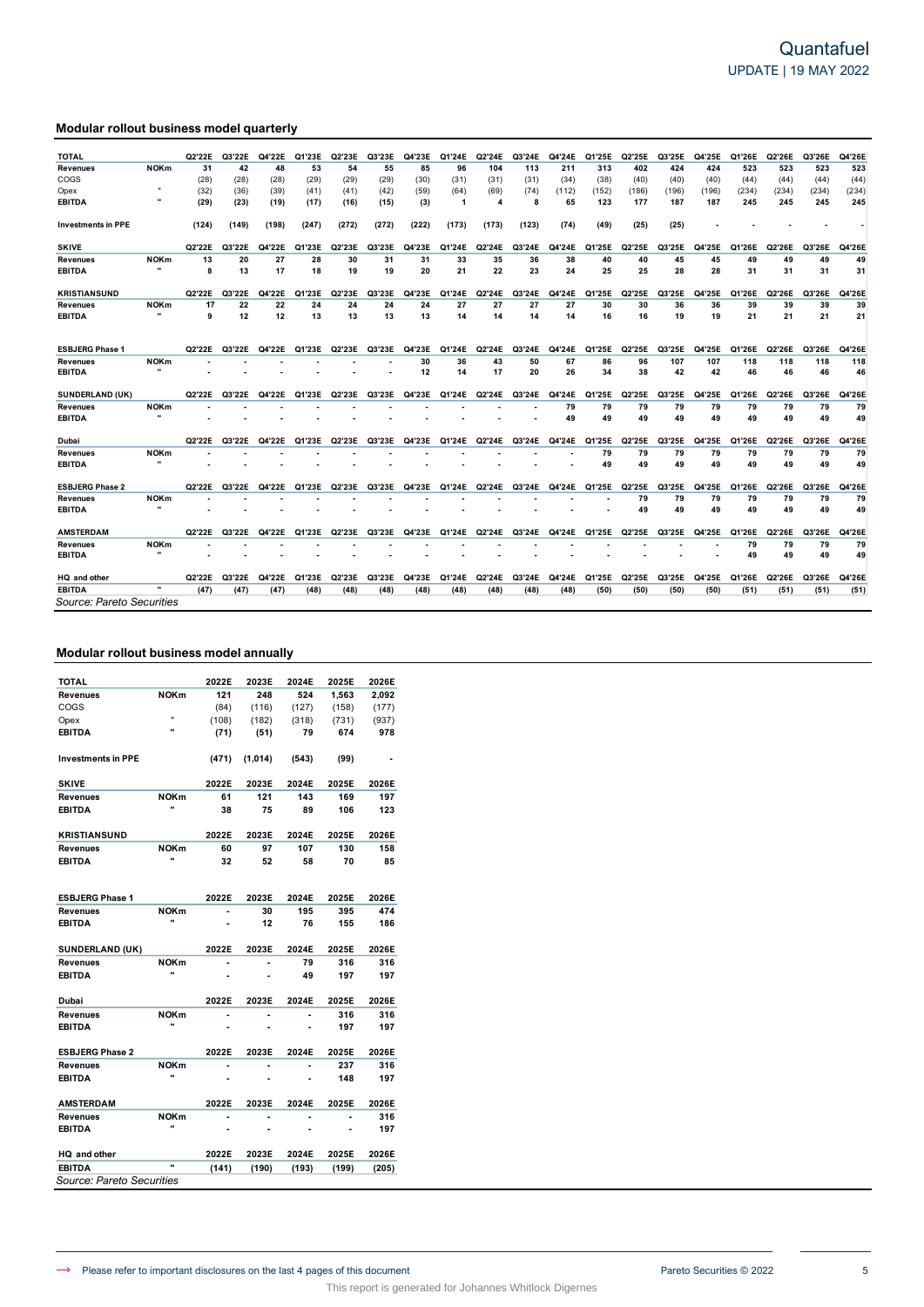# **Valuation**

Our valuation is based on a DCF. We apply the new share count of 294m shares after our estimated equity raise of NOK 1.7bn in Q4'22. For our DCF we use a WACC of 9.5%, which one could argue is somewhat aggressive, but when taking the guided plant economics into account, in addition to favorable market conditions for petroleum alternatives, we believe it is fair. We have also singled out each project to illustrate the contribution of each coming on stream.

## **DCF valuation**

| <b>DCF</b>                |                |       |                |         |       |       |       |       |
|---------------------------|----------------|-------|----------------|---------|-------|-------|-------|-------|
| Assumptions               |                |       |                |         |       |       |       |       |
| <b>WACC</b>               | %              | 9.5%  |                |         |       |       |       |       |
| Growth rate               | %              | 2%    |                |         |       |       |       |       |
|                           |                |       | <b>Rest of</b> |         |       |       |       |       |
|                           |                |       | 2022E          | 2023E   | 2024E | 2025E | 2026E | TV    |
| Revenues                  | <b>NOKm</b>    |       | 121            | 248     | 524   | 1563  | 2092  |       |
| <b>EBITDA</b>             | $\blacksquare$ |       | (71)           | (51)    | 79    | 674   | 978   |       |
| Capex                     | $\blacksquare$ |       | (477)          | (1,026) | (569) | (177) | (105) |       |
| FCF (NOKm)                | $\mathbf{u}$   |       | (549)          | (1,079) | (505) | 357   | 669   | 8,925 |
|                           |                |       |                |         |       |       |       |       |
| Discount factor           |                |       | 1.00           | 1.10    | 1.20  | 1.31  | 1.44  |       |
| DCF (NOKm)                | $\mathbf{u}$   |       | (549)          | (985)   | (421) | 272   | 466   | 6,208 |
|                           |                |       |                |         |       |       |       |       |
| <b>NPV Fair value EV</b>  | $\bullet$      |       | 4,991          |         |       |       |       |       |
| Net debt                  | $\blacksquare$ |       | (478)          |         |       |       |       |       |
| Equity value              | $\blacksquare$ |       | 5,469          |         |       |       |       |       |
| # of shares               | #              |       | 294            |         |       |       |       |       |
| Fair value per share      | NOK/sh         |       | 19             |         |       |       |       |       |
| <b>WACC</b>               |                |       |                |         |       |       |       |       |
| Assumptions               |                |       |                |         |       |       |       |       |
| Risk free rate            | %              | 2.0%  |                |         |       |       |       |       |
| Market return             | %              | 8.0%  |                |         |       |       |       |       |
| Beta                      |                | 1.25  |                |         |       |       |       |       |
| <b>Cost of equity</b>     | %              | 9.5%  |                |         |       |       |       |       |
| Debt ratio                | %              | $0\%$ |                |         |       |       |       |       |
| <b>WACC</b>               | %              | 9.5%  |                |         |       |       |       |       |
| Source: Pareto Securities |                |       |                |         |       |       |       |       |

## **DCF contribution per project (NOK/sh) base case**

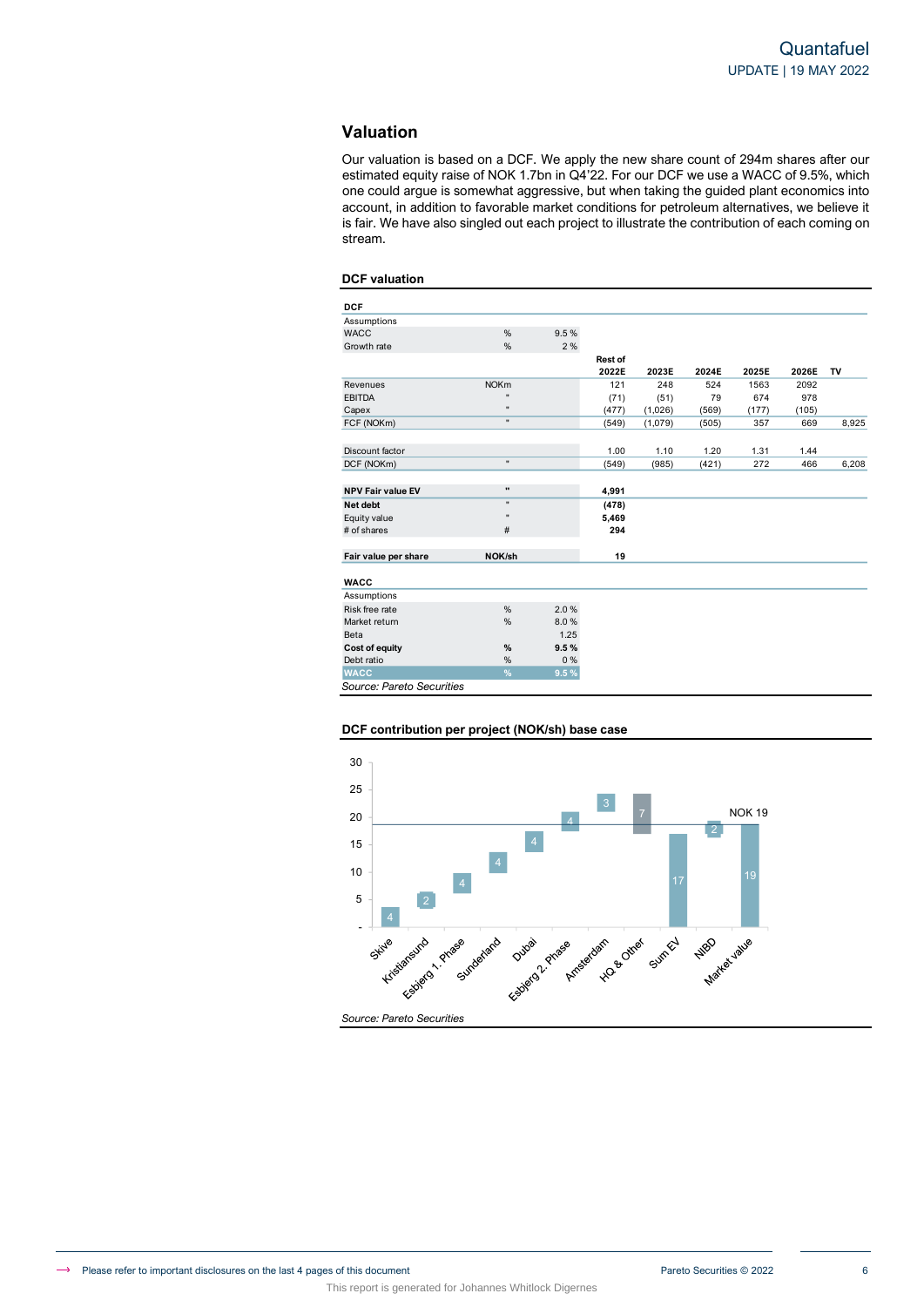While we are basing our estimates on the company's guiding, we acknowledge that using other plausible assumptions yields even greater upside. For instance, the new modular factory design is well suitable for both 80kr and 120kt annual capacity. If we assume, 120 kt/yr, while keeping capex at the same level, this yields a fair value of NOK 29/sh, or NOK ~6/sh per added plant. This is reflected in the of the figures below.





*Source: Pareto Securities* \*additional equity raise to fund 70% of capex, 39NOK/sh is calculated with 331m shares issued





*Source: Pareto Securities*

**DCF contribution per project (NOK/sh) 120kt/yr new plants and 70% ownership (70/30 JV)**



*Source: Pareto Securities* \*additional equity raise to fund 70% of capex, 39NOK/sh is calculated with 331m shares issued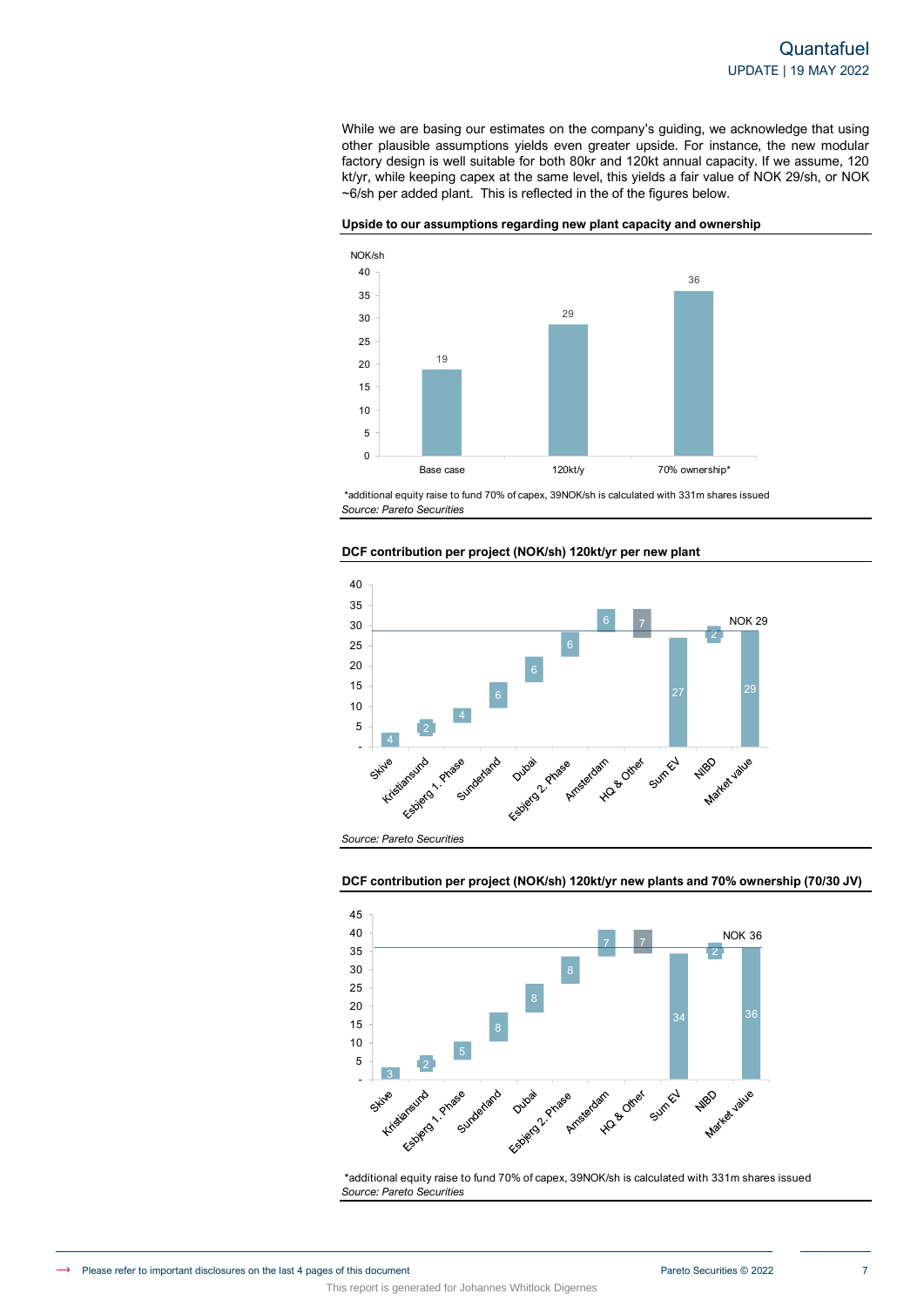# **DCF sensitivities**

# **Offtake price and opex per tonne sensitivity**

|              |     |      |      | Offtake price per tonne USD |       |       |       |       |
|--------------|-----|------|------|-----------------------------|-------|-------|-------|-------|
|              |     | 400  | 600  | 800                         | 1.000 | 1.200 | 1.400 | 1,600 |
| Φ            | 50  |      | 18   | 29                          | 40    | 51    | 63    | 74    |
|              | 150 | (0)  | 11   | 22                          | 33    | 44    | 55    | 67    |
| 혼            | 250 | (8)  | 4    | 15                          | 26    | 37    | 48    | 59    |
| ຮິ<br>⊾<br>횓 | 350 | (15) | (4)  | 8                           | 19    | 30    | 41    | 52    |
|              | 450 | (22) | (11) | $\overline{0}$              | 12    | 23    | 34    | 45    |
| Opex         | 550 | (29) | (18) | (7)                         | 4     | 16    | 27    | 38    |
|              | 650 | (36) | (25) | (14)                        | (3)   | 8     | 20    | 31    |

#### Offtake price and annual capacity new plants sensitivity **660** (36) **660** (36) The Separate Separate Separate Separate Separate Separate Separate Separate Separate Separate Separate Separate Separate Separate Separate Separate Separate Separate Separate Separate Separate Separat

| Opex per tonne  | 150                                                                   | (0)  | 11             | 22                      |                |       |       |       |
|-----------------|-----------------------------------------------------------------------|------|----------------|-------------------------|----------------|-------|-------|-------|
|                 |                                                                       |      |                |                         | 33             | 44    | 55    | 67    |
|                 | 250                                                                   | (8)  | 4              | 15                      | 26             | 37    | 48    | 59    |
| ຮິ              | 350                                                                   | (15) | (4)            | $\,$ 8 $\,$             | 19             | 30    | 41    | 52    |
|                 | 450                                                                   | (22) | (11)           | $\pmb{0}$               | 12             | 23    | 34    | 45    |
|                 | 550                                                                   | (29) | (18)           | (7)                     | $\overline{4}$ | 16    | 27    | 38    |
|                 | 650                                                                   | (36) | (25)           | (14)                    | (3)            | 8     | 20    | 31    |
|                 | Source: Pareto Securities                                             |      |                |                         |                |       |       |       |
|                 | Offtake price and annual capacity new plants sensitivity              |      |                |                         |                |       |       |       |
|                 |                                                                       |      |                |                         | Offtake price  |       |       |       |
|                 |                                                                       | 400  | 600            | 800                     | 1,000          | 1,200 | 1,400 | 1,600 |
|                 | 20,000                                                                | (15) | (9)            | (3)                     | 4              | 10    | 16    | 23    |
| Annual capacity | 40,000                                                                | (15) | (7)            | 1                       | $9\,$          | 17    | 25    | 33    |
| new plants      | 60,000                                                                | (15) | (5)            | $\overline{\mathbf{4}}$ | 14             | 23    | 33    | 42    |
|                 | 80,000                                                                | (15) | (4)            | $\,8\,$                 | 19             | 30    | 41    | 52    |
|                 | 100,000                                                               | (15) | (2)            | 11                      | 24             | 37    | 49    | 62    |
|                 | 120,000                                                               | (14) | (0)            | 14                      | 29             | 43    | 58    | 72    |
|                 |                                                                       |      |                |                         | 34             | 50    | 66    | 82    |
|                 | 140,000                                                               | (14) | $\overline{2}$ | 18                      |                |       |       |       |
|                 | Source: Pareto Securities                                             |      |                |                         |                |       |       |       |
|                 | Sensitivity for uptime and load factor for new plants at steady state |      |                | Uptime new plants       |                |       |       |       |
|                 |                                                                       | 75%  | 80%            | 85%                     | 90%            | 95%   | 100%  |       |
|                 | 75 %                                                                  | 10   | 11             | 11                      | 12             | 13    | 14    |       |
|                 | 80%                                                                   | 11   | 12             | 12                      | 13             | 14    | 15    |       |
|                 | 85%                                                                   | 11   | 12             | 13                      | 14             | 15    | 16    |       |
|                 | 90%                                                                   | 12   | 13             | 14                      | 15             | 16    | 17    |       |
|                 | 95%                                                                   | 13   | 14             | 15                      | 16             | 17    | 18    |       |
| Load new plants | 100%                                                                  | 14   | 15             | 16                      | 17             | 18    | 19    |       |

#### Sensitivity for uptime and load factor for new plants at steady state **20,000** (15) (9) (3) 4 10 16 23

|            |       |                                                                                                                                              |     | Uptime new plants |     |     |      |  |  |  |  |  |  |  |  |  |
|------------|-------|----------------------------------------------------------------------------------------------------------------------------------------------|-----|-------------------|-----|-----|------|--|--|--|--|--|--|--|--|--|
|            |       | 75%                                                                                                                                          | 80% | 85%               | 90% | 95% | 100% |  |  |  |  |  |  |  |  |  |
|            | 75 %  | 12<br>13<br>10<br>11<br>11<br>14<br>13<br>12<br>12<br>14<br>11<br>15<br>12<br>13<br>11<br>15<br>16<br>14<br>12<br>13<br>15<br>16<br>14<br>17 |     |                   |     |     |      |  |  |  |  |  |  |  |  |  |
| plants     | 80 %  |                                                                                                                                              |     |                   |     |     |      |  |  |  |  |  |  |  |  |  |
|            | 85 %  |                                                                                                                                              |     |                   |     |     |      |  |  |  |  |  |  |  |  |  |
| new        | 90 %  |                                                                                                                                              |     |                   |     |     |      |  |  |  |  |  |  |  |  |  |
|            | 95 %  | 13                                                                                                                                           | 14  | 15                | 16  | 17  | 18   |  |  |  |  |  |  |  |  |  |
| <b>Deo</b> | 100 % | 14                                                                                                                                           | 15  | 16                | 17  | 18  | 19   |  |  |  |  |  |  |  |  |  |
|            |       |                                                                                                                                              |     |                   |     |     |      |  |  |  |  |  |  |  |  |  |

### **WACC and growth rate sensitivity**

This report is generated for Johannes Whitlock Digernes

|                     | 80,000                                                                | (15) | (4)            | 8                 | 19          | 30    | 41              | 52             |  |
|---------------------|-----------------------------------------------------------------------|------|----------------|-------------------|-------------|-------|-----------------|----------------|--|
| Annual ca<br>new pl | 100,000                                                               | (15) | (2)            | 11                | 24          | 37    | 49              | 62             |  |
|                     | 120,000                                                               | (14) | (0)            | 14                | 29          | 43    | 58              | 72             |  |
|                     | 140,000                                                               | (14) | $\overline{2}$ | 18                | 34          | 50    | 66              | 82             |  |
|                     |                                                                       |      |                |                   |             |       |                 |                |  |
|                     | Source: Pareto Securities                                             |      |                |                   |             |       |                 |                |  |
|                     |                                                                       |      |                |                   |             |       |                 |                |  |
|                     |                                                                       |      |                |                   |             |       |                 |                |  |
|                     | Sensitivity for uptime and load factor for new plants at steady state |      |                |                   |             |       |                 |                |  |
|                     |                                                                       |      |                |                   |             |       |                 |                |  |
|                     |                                                                       |      |                | Uptime new plants |             |       |                 |                |  |
|                     |                                                                       | 75%  | 80%            | 85%               | 90%         | 95%   | 100%            |                |  |
|                     | 75%                                                                   | 10   | 11             | 11                | 12          | 13    | 14              |                |  |
|                     | 80%                                                                   | 11   | 12             | 12                | 13          | 14    | 15              |                |  |
|                     | 85%                                                                   | 11   | 12             | 13                | 14          | 15    | 16              |                |  |
|                     | 90%                                                                   | 12   | 13             | 14                | 15          | 16    | 17              |                |  |
|                     | 95%                                                                   | 13   | 14             | 15                | 16          | 17    | 18              |                |  |
| Load new plants     | 100%                                                                  | 14   | 15             | 16                | 17          | 18    | 19              |                |  |
|                     |                                                                       |      |                |                   |             |       |                 |                |  |
|                     |                                                                       |      |                |                   |             |       |                 |                |  |
|                     | Source: Pareto Securities                                             |      |                |                   |             |       |                 |                |  |
|                     |                                                                       |      |                |                   |             |       |                 |                |  |
|                     |                                                                       |      |                |                   |             |       |                 |                |  |
|                     | <b>WACC and growth rate sensitivity</b>                               |      |                |                   |             |       |                 |                |  |
|                     |                                                                       |      |                |                   |             |       |                 |                |  |
|                     |                                                                       |      |                |                   | <b>WACC</b> |       |                 |                |  |
|                     |                                                                       | 3.5% | 5.5%           | 7.5%              | 9.5%        | 11.5% | 13.5%           | 15.5%          |  |
|                     | 1.1%                                                                  | 81   | 40             | 24                | 16          | 12    | 9               | 6              |  |
|                     | 1.4%                                                                  | 92   | 43             | 26                | 17          | 12    | 9               | $\overline{7}$ |  |
|                     | 1.7%                                                                  | 108  | 46             | 27                | 18          | 13    | 9               | $\overline{7}$ |  |
| Growth rate TV      | 2.0%                                                                  | 130  | 50             | 29                | 19          | 13    | 9               | $\overline{7}$ |  |
|                     | 2.3%                                                                  | 163  | 55             | 31                | 20          | 14    | 10              | $\overline{7}$ |  |
|                     | 2.6%                                                                  | 219  | 61             | 33                | 21          | 14    | 10 <sup>1</sup> | $\overline{7}$ |  |
|                     | 2.9%                                                                  | 329  | 69             | 35                | 22          | 15    | 10              | 8              |  |
|                     |                                                                       |      |                |                   |             |       |                 |                |  |

*Source: Pareto Securities*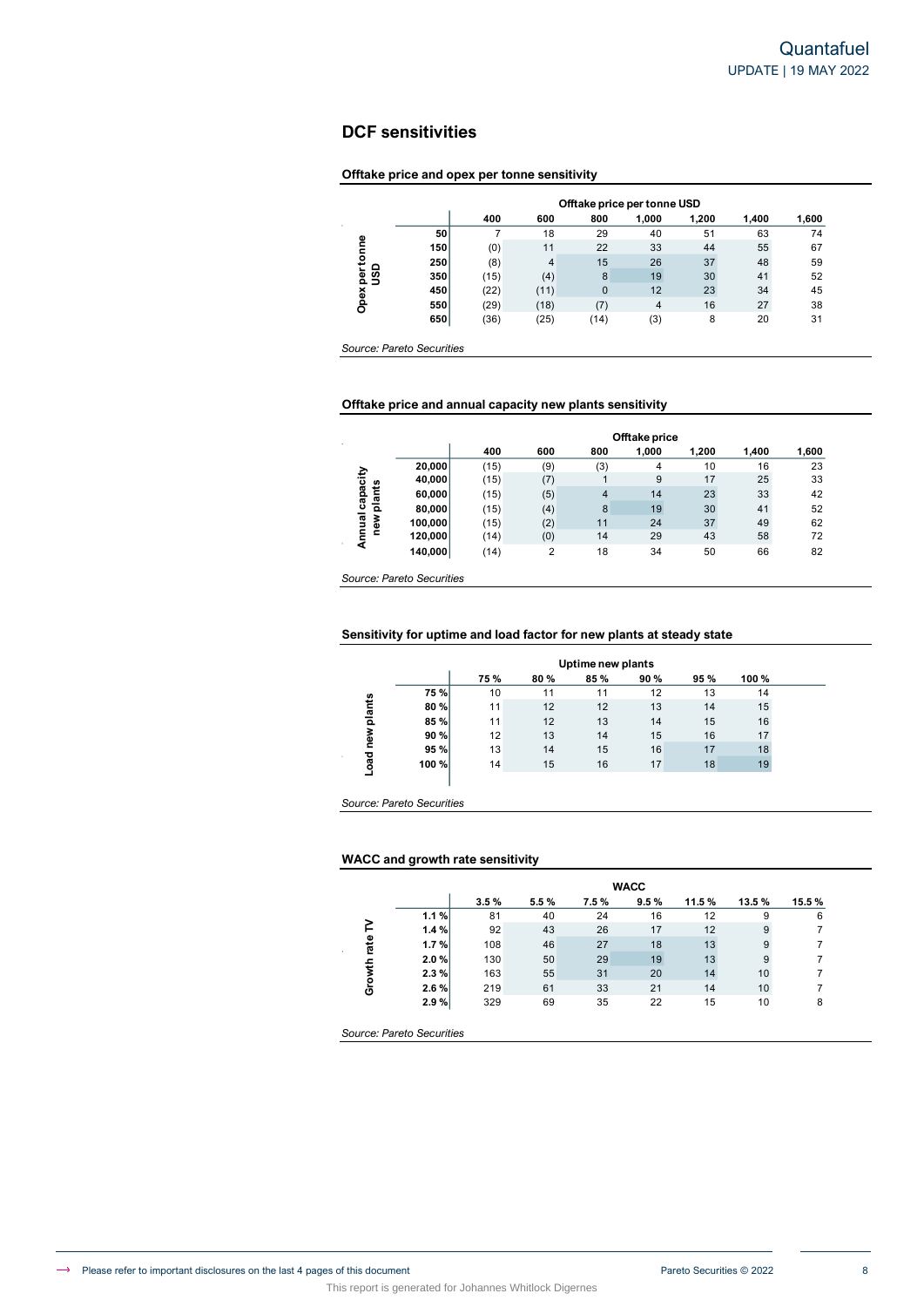# **Peer multiples**

As there do exist many listed plastic-to-liquid peers, it could be misleading to apply a multiple valuation as the timing of steady state business occurs differently. We according stick to our DCF valuation for now. Nevertheless, we include a peer table for simple comparison, displaying that QFUEL is seemingly priced attractively at current levels.

## **Peer table**

|                                    | Mcap             |                | EV/sales (x)   |                |                |                |     | EV/EBITDA (x)  |          |     | EV/EBIT (x) |                |                |                                                                                                      | P/E(x) |    |     |              | Return (%)          |        | <b>Sales CAGR</b>      |       |                |
|------------------------------------|------------------|----------------|----------------|----------------|----------------|----------------|-----|----------------|----------|-----|-------------|----------------|----------------|------------------------------------------------------------------------------------------------------|--------|----|-----|--------------|---------------------|--------|------------------------|-------|----------------|
| <b>Biofuels/Biochemicals</b>       |                  |                |                |                |                |                |     |                |          |     |             |                |                | NOKm 2021E 2022E 2023E 2024E 2021E 2022E 2023E 2024E 2021E 2022E 2023E 2024E 2021E 2022E 2023E 2024E |        |    |     | -1 M         | $-3M$               | -1Y    | 2020-23E (%)           |       |                |
| Circa Group AS                     | 913              |                |                |                |                |                |     |                |          |     |             |                |                |                                                                                                      |        |    |     | (1)          | 20                  | (61)   |                        | #N/A  |                |
| Cambi ASA                          | 880              | 1.3            | $\mathbf{1}$   | $\mathbf{1}$   | $\mathbf{1}$   | 16             | 30  | 6              | 4        | 16  | 30          | $\overline{7}$ | $\overline{4}$ | 16                                                                                                   | 30     | 13 | 8   | (23)         | (26)                | (68)   |                        | 0.2   |                |
| Re:NewCell AB                      | 3,822            | 957.2          | 29             | $\overline{7}$ | 5              |                |     | 40             | 22       |     |             |                | 64             |                                                                                                      |        |    | 64  | (10)         | (14)                | (50)   |                        | 5.4   |                |
| Green Plains Inc.                  | 17,751           | 0.7            | $\mathbf{1}$   | $\overline{1}$ | 1              | 23             | 16  | $\overline{7}$ | 4        | 23  | 16          | 10             | 6              | 23                                                                                                   | 16     | 15 | 10  | 12           | 26                  | 20     |                        | 0.0   |                |
| Gevo, Inc.                         | 7,363            |                | 116            | 112            | 115            |                |     |                |          |     |             |                |                |                                                                                                      |        |    |     | (15)         | 20                  | (45)   |                        | 2.5   |                |
| Renewable Energy Group 30,180      |                  |                | $\overline{1}$ | $\mathbf{1}$   |                |                | 13  | 21             |          |     | 13          | 38             |                |                                                                                                      | 13     | 35 | 8   | 0            | 83                  | (7)    |                        | 0.1   |                |
| Velocys plc                        | 933              | 6.3            | 50             | 13             | 9              |                |     |                |          |     |             |                |                |                                                                                                      |        |    |     | (8)          | (4)                 | 3      |                        | (0.1) |                |
| Aemetis, Inc.                      | 2,596            |                | $\overline{2}$ | $\overline{2}$ | 3              |                |     | 23             | 14       |     |             | 47             | 17             |                                                                                                      |        |    | 36  | (38)         | (20)                | (37)   |                        | 0.3   |                |
| Average                            | 4,032            | 957            | 72             | 59             | 60             |                |     | 40             | 22       |     |             |                | 64             |                                                                                                      |        |    | 64  |              |                     |        |                        |       |                |
| Median                             | 3,822            |                | 72             | 59             | 60             |                |     |                | 22       |     |             |                |                |                                                                                                      |        |    | 64  |              |                     |        |                        |       |                |
|                                    |                  |                |                |                |                |                |     |                |          |     |             |                |                |                                                                                                      |        |    |     |              |                     |        |                        |       |                |
|                                    | Mcap             |                | EV/sales (x)   |                |                |                |     | EV/EBITDA (x)  |          |     | EV/EBIT(x)  |                |                |                                                                                                      | P/E(x) |    |     |              | Return (%)          |        | <b>Sales CAGR</b>      |       |                |
| <b>Plasticwaste to fuel</b>        | NOKm 2,021       |                | 2,022          | 2,023          | 2.024          |                |     |                |          |     |             |                |                | 2021E 2022E 2023E 2024E 2021E 2022E 2023E 2024E 2021E 2022E 2023E 2024E                              |        |    |     | -1M          | $-3M$               | $-1Y$  | 2020-23E (%)           |       |                |
| Carbios SA                         | 3,795            | 2,702          | 165            | 50             | 13             |                |     |                | 255      |     |             |                | 255            |                                                                                                      |        |    | 237 | $\mathbf{1}$ | (14)                | (6)    |                        | 5.4   |                |
| Pryme B.V.                         | 351              |                | 11             | 15             | 5              |                |     |                | 11       |     |             |                | 32             |                                                                                                      |        |    |     | (46)         | (41)                | (77)   |                        |       |                |
| Quantafuel ASA                     | 2.207            | 206            | 27             | 11             | 5              |                |     | 135            | 12       |     |             |                | 20             |                                                                                                      |        |    |     | (30)         | (10)                | (65)   |                        | 3.2   |                |
| Pyrum Innovations AG               | 2,278            | 245            | 188            | 122            |                |                |     | 15             |          |     |             |                |                |                                                                                                      |        |    |     | (19)         | (21)                |        |                        |       |                |
| Waste Plastic Upcycling A          | 901              |                |                |                |                |                |     |                |          |     |             |                |                |                                                                                                      |        |    |     |              |                     |        |                        |       |                |
| Agilyx AS                          | 2,396            | 46             | 10             | $\overline{4}$ | 3              |                |     |                | 51       |     |             |                | 78             |                                                                                                      |        |    | 222 | (2)          | 6                   | 14     |                        | 1.5   |                |
| Average                            | 2,187            | 985            | 80             | 40             | 6              |                |     | 75             | 82       |     |             |                | 96             |                                                                                                      |        |    | 229 |              |                     |        |                        |       |                |
| Median                             | 2.301            | 206            | 27             | 15             | 5              |                |     |                |          |     |             |                |                |                                                                                                      |        |    |     |              |                     |        |                        |       |                |
|                                    |                  |                |                |                |                |                |     |                |          |     |             |                |                |                                                                                                      |        |    |     |              |                     |        |                        |       |                |
|                                    | Mcap             |                | EV/sales (x)   |                |                |                |     | EV/EBITDA (x)  |          |     | EV/EBIT (x) |                |                |                                                                                                      | P/E(x) |    |     |              | Return (%)          |        | Revenue growth (%)     |       |                |
| Nordic cleantech                   | NOK <sub>m</sub> |                |                |                |                |                |     |                |          |     |             |                |                | 2021E 2022E 2023E 2024E 2021E 2022E 2023E 2024E 2021E 2022E 2023E 2024E 2021E 2022E 2023E 2024E      |        |    |     | -1M          | $-3M$               |        | -12M 2022E 2023E 2024E |       |                |
| <b>HEXAGON COMPOSITES</b>          | 7,081            | $\overline{2}$ | $\overline{2}$ | 1              | 1              | 2              |     | 47             |          | 69  |             |                |                | 723                                                                                                  |        |    | 202 | $-1%$        | 0.3                 | (0.0)  | 29                     | 28    | 32             |
| Vow ASA                            | 3.036            | $\overline{7}$ | $\overline{4}$ | 3              | $\overline{2}$ | $\overline{7}$ | 27  | 18             | 13       | 86  | 27          | 21             | 15             | 245                                                                                                  | 34     | 21 | 15  | 27 %         | 53 %                | $-15%$ | 87                     | 32    | 24             |
| Aker Carbon Capture AS/ 11,239     |                  | 27             | 12             | 8              | 5              | 27             |     |                | 618      |     |             |                |                |                                                                                                      |        |    |     | $-22%$       | 20 %                | 20%    | 122                    | 55    | 56             |
| Aker Offshore Wind AS              | 1,720            | 159            | 129            | 160            |                | 159            |     |                |          |     |             |                |                |                                                                                                      |        |    |     | -8 %         | 11 %                | $-53%$ | 42                     | 6     | n.a.           |
| <b>TOMRA Systems ASA</b>           | 52,282           | 5              | 5              | 4              | $\overline{4}$ | 5              | 22  | 18             | 16       | 23  | 22          | 27             | 24             | 34                                                                                                   | 33     | 27 | 24  | $-19%$       | $-17%$              | $-9%$  | 9                      | 13    | $\overline{7}$ |
| Azelio AB                          | 821              | 3              | $\overline{2}$ | $\mathbf{1}$   | $\overline{1}$ | 3              |     |                |          |     |             |                |                |                                                                                                      |        |    |     | $-32%$       | -47%                | $-84%$ | 49                     | 108   | 83             |
| <b>NEL ASA</b>                     | 21.654           | 24             | 16             | 11             | 7              | 24             |     |                |          |     |             |                |                |                                                                                                      |        |    |     | $-10%$       | 8%                  | $-19%$ | 43                     | 61    | 65             |
| Climeon AB Class B                 | 579              | 8              | $\overline{4}$ | 4              | $\overline{2}$ | 8              |     |                |          |     |             |                |                |                                                                                                      |        |    |     | $-32%$       | $-8%$               | $-70%$ | 59                     | 52    | 66             |
| Minesto AB                         | 1,948            | 42             | 10             | $\overline{4}$ |                | 42             | 323 | 21             |          |     | 323         | 26             |                |                                                                                                      |        | 26 |     | $-13%$       | $-3%$               | $-31%$ | 345                    | 149   | n.a.           |
| PowerCell Sweden AB                | 7.061            | 43             | 32             | 24             | 16             | 43             |     |                |          |     |             |                |                |                                                                                                      |        |    |     | $-32%$       | 0%                  | $-28%$ | 37                     | 36    | 47             |
| <b>REC Silicon ASA</b>             | 7,845            | $\overline{7}$ | 5              | 3              | $\overline{2}$ | $\overline{7}$ | 97  | 15             | $6 \mid$ | 117 | 97          | 38             | 8              |                                                                                                      |        | 38 | 8   | 22 %         | 33 %                | 25 %   | 29                     | 49    | 55             |
| Average                            | 9,870            | 30             | 31             | 49             | 9              | 30             | 117 | 24             | 163      | 74  | 117         | 28             | 15             | 334                                                                                                  | 34     | 28 | 62  |              |                     |        | 68                     | 49    | 214            |
| Median                             | 5,118            | 16             | $\overline{7}$ | 4              | 3              | 16             | 62  | 18             | 14       | 77  | 62          | 26             | 15             | 245                                                                                                  | 34     | 26 | 19  |              |                     |        | 42                     | 43    | 55             |
| Quantafuel                         | <b>NOKm</b>      |                |                |                |                |                |     |                |          |     |             |                |                |                                                                                                      |        |    |     |              |                     |        |                        |       |                |
| <b>QFUEL at market</b>             | 2,207            |                | 27             | 11             | 5              |                |     | 135            | 12       |     |             |                | 20             | 188                                                                                                  |        |    | 69  |              | $-30\% -10\% -65\%$ |        | 669                    | 222   | 215            |
| <b>QFUEL at PAS</b>                | 5,577            |                | 13             | $\overline{7}$ | 3              |                |     |                | 21       |     |             |                | 32             |                                                                                                      |        |    | 46  |              |                     |        |                        |       |                |
| Source: Pareto Securities, Factset |                  |                |                |                |                |                |     |                |          |     |             |                |                |                                                                                                      |        |    |     |              |                     |        |                        |       |                |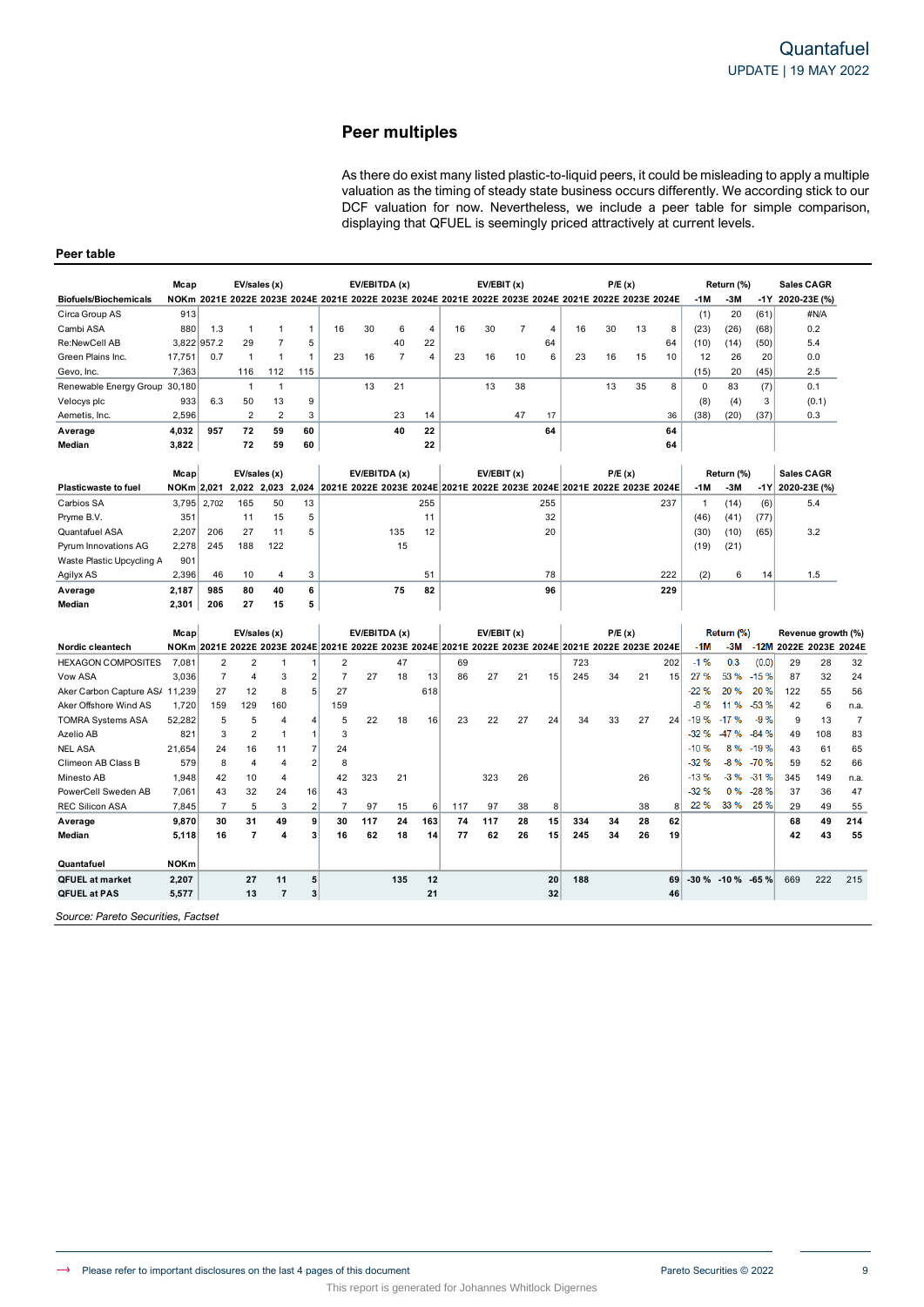| PROFIT & LOSS (fiscal year) (NOKm)   | 2017                     | 2018                     | 2019           | 2020   | 2021                     | 2022e   | 2023e          | 2024e                    |
|--------------------------------------|--------------------------|--------------------------|----------------|--------|--------------------------|---------|----------------|--------------------------|
| <b>Revenues</b>                      |                          | 31                       | 0              | 8      | 10                       | 134     | 248            | 524                      |
| <b>EBITDA</b>                        |                          | (169)                    | (49)           | (119)  | (162)                    | (123)   | (51)           | 79                       |
| Depreciation & amortisation          |                          | (0)                      | (3)            | (9)    | (20)                     | (20)    | (12)           | (26)                     |
| <b>EBIT</b>                          |                          | (169)                    | (52)           | (128)  | (182)                    | (143)   | (63)           | 53                       |
| Net interest                         |                          | (2)                      | (15)           | (9)    | (12)                     | (5)     | (2)            | (5)                      |
| Other financial items                |                          | (11)                     | (2)            | (335)  | 205                      |         | ÷,             |                          |
| <b>Profit before taxes</b>           |                          | (22)                     | (69)           | (472)  | 11                       | (148)   | (66)           | 48                       |
| Taxes                                |                          | $\overline{a}$           | (31)           | (31)   | (3)                      | (1)     |                | (10)                     |
| Minority interest                    |                          |                          |                |        | $\overline{\phantom{a}}$ |         |                |                          |
| Net profit                           |                          | (22)                     | (100)          | (503)  | 9                        | (149)   | (66)           | 37                       |
| EPS reported                         |                          | (2.24)                   | (1.31)         | (4.09) | 0.06                     | (0.83)  | (0.22)         | 0.13                     |
| <b>EPS adjusted</b>                  |                          | (1.17)                   |                |        | Ē,                       |         |                |                          |
| <b>DPS</b>                           |                          |                          |                |        |                          |         |                |                          |
| <b>BALANCE SHEET (NOKm)</b>          | 2017                     | 2018                     | 2019           | 2020   | 2021                     | 2022e   | 2023e          | 2024e                    |
| Tangible non current assets          | $\overline{\phantom{a}}$ | 0                        | 403            | 682    | 1,039                    | 1,518   | 2,531          | 3,074                    |
| Other non-current assets             |                          | 28                       | 26             | 105    | 123                      | 115     | 115            | 115                      |
| Other current assets                 |                          | 27                       | 17             | 17     | 68                       | 5       | 9              | 21                       |
| Cash & equivalents                   |                          | 75                       | 151            | 692    | 285                      | 1,729   | 650            | 145                      |
| <b>Total assets</b>                  |                          | 130                      | 597            | 1,497  | 1,515                    | 3,366   | 3,305          | 3,356                    |
| <b>Total equity</b>                  |                          | (16)                     | 278            | 654    | 1,081                    | 3,008   | 2,943          | 2,980                    |
| Interest-bearing non-current debt    |                          | $\overline{a}$           | 117            | 520    | 87                       | 82      | 82             | 82                       |
| Interest-bearing current debt        |                          |                          | 1              | 6      | 18                       | 18      | 18             | 18                       |
| <b>Other Debt</b>                    |                          | 146                      | 155            | 240    | 230                      | 152     | 156            | 170                      |
| <b>Total liabilites &amp; equity</b> |                          | 130                      | 597            | 1,497  | 1,515                    | 3,366   | 3,305          | 3,356                    |
| <b>CASH FLOW (NOKm)</b>              | 2017                     | 2018                     | 2019           | 2020   | 2021                     | 2022e   | 2023e          | 2024e                    |
| Cash earnings                        | $\overline{\phantom{a}}$ | (130)                    | (122)          | (114)  | (153)                    | (124)   | (53)           | 63                       |
| Change in working capital            |                          | (7)                      | 78             | 46     | (51)                     | (17)    | 0              | $\mathbf{1}$             |
| Cash flow from investments           |                          | (9)                      | (206)          | (272)  | (201)                    | (494)   | (1,026)        | (569)                    |
| Cash flow from financing             |                          | 205                      | 321            | 894    | (1)                      | 2,080   |                |                          |
| Net cash flow                        |                          | 58                       | 71             | 542    | (407)                    | 1,444   | (1,079)        | (505)                    |
| <b>VALUATION (NOKm)</b>              | 2017                     | 2018                     | 2019           | 2020   | 2021                     | 2022e   | 2023e          | 2024e                    |
| Share price (NOK end)                |                          | 6.0                      | 17.3           | 60.8   | 32.3                     | 13.3    | 13.3           | 13.3                     |
| Number of shares end period          |                          | 10                       | 103            | 136    | 149                      | 294     | 294            | 294                      |
| Net interest bearing debt            |                          | (75)                     | (27)           | (166)  | (180)                    | (1,630) | (551)          | (46)                     |
| <b>Enterprise value</b>              |                          | (15)                     | 1,822          | 8,167  | 4,633                    | 2,278   | 3,357          | 3,861                    |
| EV/Sales                             |                          |                          |                |        |                          | 17.0    | 13.6           | $7.4$                    |
| <b>EV/EBITDA</b>                     |                          |                          |                |        |                          |         |                | 48.8                     |
| EV/EBIT                              |                          |                          |                |        |                          |         | $\blacksquare$ | 72.9                     |
| P/E reported                         |                          |                          |                |        |                          |         |                | $\overline{\phantom{a}}$ |
| P/E adjusted                         |                          |                          |                |        | $\blacksquare$           |         | ۰              | $\blacksquare$           |
| P/B                                  |                          |                          | 8.4            | 14.4   | 4.5                      | 1.3     | 1.3            | 1.3                      |
| <b>FINANCIAL ANALYSIS</b>            | 2017                     | 2018                     | 2019           | 2020   | 2021                     | 2022e   | 2023e          | 2024e                    |
| ROE adjusted (%)                     |                          | $\overline{\phantom{0}}$ | $\overline{a}$ | ÷,     | $\overline{\phantom{a}}$ |         |                |                          |
| Dividend yield (%)                   |                          |                          |                |        |                          |         |                | ÷,                       |
| EBITDA margin (%)                    |                          |                          |                |        |                          |         |                | 15.1                     |
| EBIT margin (%)                      |                          |                          |                |        |                          |         |                | 10.1                     |
| NIBD/EBITDA                          |                          | 0.45                     | 0.54           | 1.40   | 1.11                     | 13.24   | 10.82          | (0.58)                   |
| <b>EBITDA/Net interest</b>           |                          |                          |                |        |                          |         |                | 15.10                    |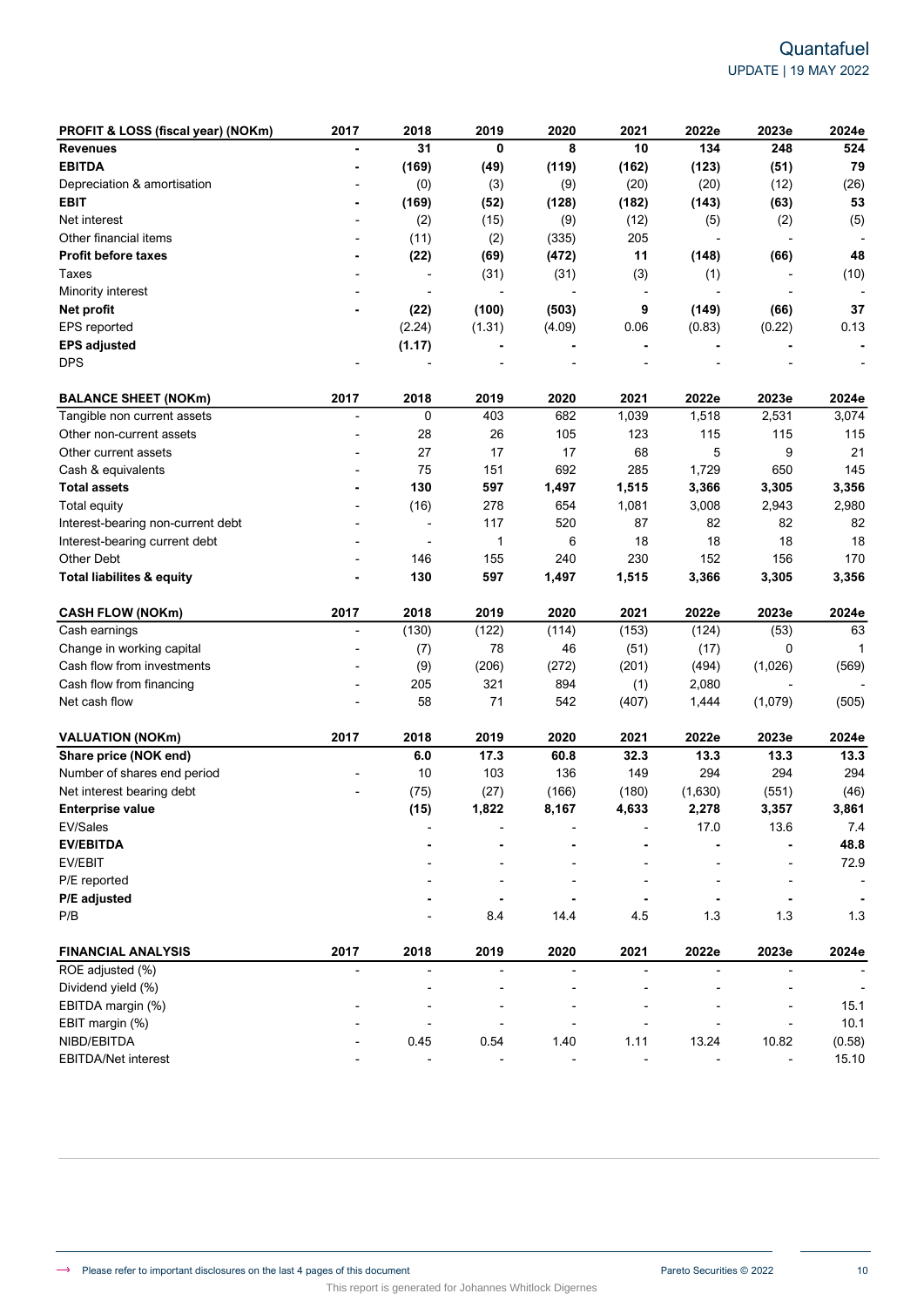| PROFIT & LOSS (fiscal year) (NOKm)   | 1Q'21          | 2Q'21                    | 3Q'21          | 4Q'21                    | 1Q'22                    | 2Q'22e         | 3Q'22e                   | 4Q'22e                   |
|--------------------------------------|----------------|--------------------------|----------------|--------------------------|--------------------------|----------------|--------------------------|--------------------------|
| <b>Revenues</b>                      | 3              | 3                        | 1              | $\mathbf{2}$             | 13                       | (29)           | 42                       | 48                       |
| <b>EBITDA</b>                        | (31)           | (29)                     | (42)           | (61)                     | (52)                     | (29)           | (23)                     | (19)                     |
| Depreciation & amortisation          | (3)            | (3)                      | (4)            | (10)                     | (14)                     | (2)            | (2)                      | (2)                      |
| <b>EBIT</b>                          | (34)           | (32)                     | (45)           | (71)                     | (66)                     | (31)           | (25)                     | (21)                     |
| Net interest                         | (2)            | (3)                      | (4)            | (3)                      | (3)                      | (0)            | (0)                      | (0)                      |
| Other financial items                | 152            | 26                       | 27             | $\overline{\phantom{a}}$ | $\overline{\phantom{a}}$ |                | ÷,                       |                          |
| <b>Profit before taxes</b>           | 117            | (9)                      | (22)           | (74)                     | (70)                     | (31)           | (25)                     | (22)                     |
| Taxes                                | (4)            | (0)                      | (0)            | 1                        | (1)                      |                |                          |                          |
| Minority interest                    | $\overline{a}$ | $\overline{\phantom{a}}$ |                |                          |                          |                |                          |                          |
| Net profit                           | 113            | (9)                      | (22)           | (73)                     | (71)                     | (31)           | (25)                     | (22)                     |
| EPS reported                         | 0.82           | (0.07)                   | (0.15)         | (0.49)                   | (0.45)                   | (0.19)         | (0.15)                   | (0.09)                   |
| <b>EPS adjusted</b>                  |                |                          |                |                          |                          |                |                          |                          |
| <b>DPS</b>                           |                |                          |                |                          |                          |                |                          |                          |
| <b>BALANCE SHEET (NOKm)</b>          | <b>1Q'21</b>   | 2Q'21                    | 3Q'21          | 4Q'21                    | 1Q'22                    | 2Q'22e         | 3Q'22e                   | 4Q'22e                   |
| Tangible non current assets          | 880            | 916                      | 983            | 1,039                    | 1,047                    | 1,171          | 1,320                    | 1,518                    |
| Other non-current assets             | 105            | 107                      | 107            | 123                      | 115                      | 115            | 115                      | 115                      |
| Other current assets                 | 9              | 32                       | 28             | 68                       | 37                       | 3              | 4                        | 5                        |
| Cash & equivalents                   | 578            | 495                      | 379            | 285                      | 577                      | 422            | 248                      | 1,729                    |
| <b>Total assets</b>                  | 1,572          | 1,550                    | 1,497          | 1,515                    | 1,777                    | 1,711          | 1,687                    | 3,366                    |
| <b>Total equity</b>                  | 940            | 933                      | 1,149          | 1,081                    | 1,386                    | 1,355          | 1,330                    | 3,008                    |
| Interest-bearing non-current debt    | 360            | 204                      | 73             | 87                       | 82                       | 82             | 82                       | 82                       |
| Interest-bearing current debt        | 6              | 6                        | 6              | 18                       | 18                       | 18             | 18                       | 18                       |
| <b>Other Debt</b>                    | 194            | 205                      | 207            | 230                      | 184                      | 150            | 151                      | 152                      |
| <b>Total liabilites &amp; equity</b> | 1,572          | 1,550                    | 1,497          | 1,515                    | 1,777                    | 1,711          | 1,687                    | 3,366                    |
| <b>CASH FLOW (NOKm)</b>              | 1Q'21          | 2Q'21                    | 3Q'21          | 4Q'21                    | 1Q'22                    | 2Q'22e         | 3Q'22e                   | 4Q'22e                   |
| Cash earnings                        | (28)           | (29)                     | (38)           | (58)                     | (52)                     | (30)           | (23)                     | (19)                     |
| Change in working capital            | (43)           | (11)                     | 15             | (12)                     | (17)                     | 0              | 0                        | 0                        |
| Cash flow from investments           | (38)           | (37)                     | (81)           | (45)                     | (17)                     | (126)          | (151)                    | (200)                    |
| Cash flow from financing             | (5)            | (6)                      | (12)           | 21                       | 380                      |                | $\overline{\phantom{a}}$ | 1,700                    |
| Net cash flow                        | (115)          | (83)                     | (116)          | (94)                     | 293                      | (155)          | (174)                    | 1,481                    |
| <b>VALUATION (NOKm)</b>              | 1Q'21          | 2Q'21                    | 3Q'21          | 4Q'21                    | 1Q'22                    | 2Q'22e         | 3Q'22e                   | 4Q'22e                   |
| Share price (NOK end)                | 45.0           | 38.4                     | 25.3           | 32.3                     | 20.7                     | 13.3           | 13.3                     | 13.3                     |
| Number of shares end period          | 139            | 139                      | 149            | 149                      | 165                      | 166            | 166                      | 294                      |
| Net interest bearing debt            | (212)          | (155)                    | (300)          | (180)                    | (478)                    | (323)          | (149)                    | (1,630)                  |
| P/E reported                         |                | $\overline{\phantom{a}}$ | 64.2           |                          |                          |                |                          |                          |
| P/E adjusted                         | $\blacksquare$ | $\blacksquare$           | $\blacksquare$ | ٠                        | $\blacksquare$           | ۰              | ۰                        | $\blacksquare$           |
| P/B                                  | 7.3            | 5.7                      | 3.3            | 4.5                      | 2.5                      | 1.6            | 1.7                      | 1.3                      |
| <b>FINANCIAL ANALYSIS</b>            | 1Q'21          | 2Q'21                    | 3Q'21          | 4Q'21                    | 1Q'22                    | 2Q'22e         | 3Q'22e                   | 4Q'22e                   |
| Dividend yield (%)                   | $\blacksquare$ | $\blacksquare$           | $\blacksquare$ | $\overline{a}$           | $\overline{\phantom{a}}$ | $\overline{a}$ | $\overline{\phantom{a}}$ |                          |
| EBITDA margin (%)                    |                | $\overline{a}$           |                |                          |                          |                |                          | $\overline{\phantom{a}}$ |
| EBIT margin (%)                      |                |                          |                |                          |                          |                |                          | $\overline{\phantom{a}}$ |
| NIBD/EBITDA                          | 0.87           | 1.49                     | 1.43           | 1.31                     | 1.51                     | 1.74           | 1.71                     | 5.24                     |
| EBITDA/Net interest                  |                | 46.19                    |                |                          |                          |                |                          |                          |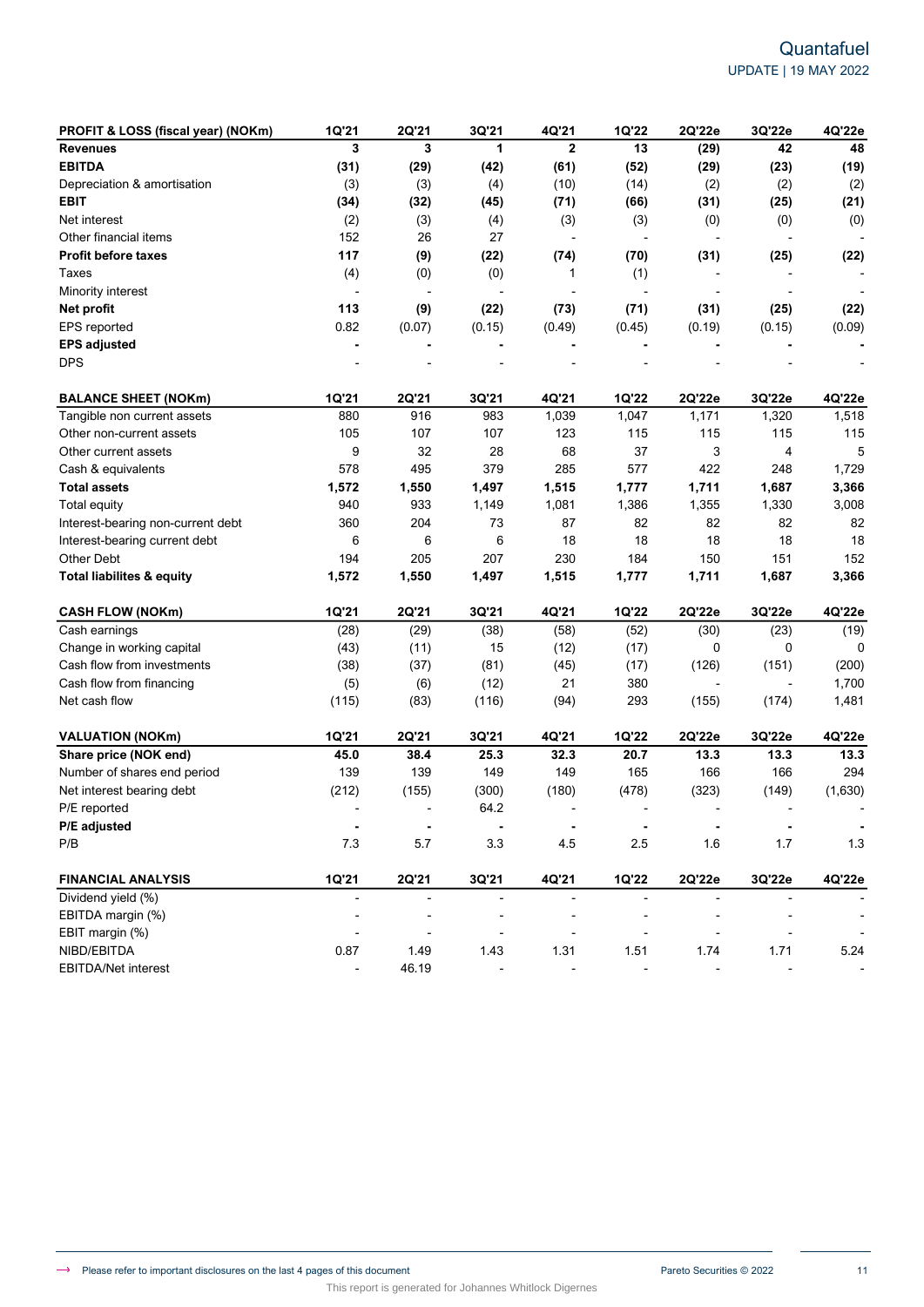# **Disclaimerandlegal disclosures**

**Origin <b>of the publication or report**<br>This publication or report originates from Pareto Securities AS, reg. no. 956 632 374 (Norway), Pareto Securiti es AS, Frankfurt branch, r eg. no. DE 320 965 513 / HR B 109177 (Germany) or Pareto Securities AB, reg. no. 556206-8956 (Sweden) (together the Group Companies or the "Pareto Securities Group") acting through their common uni t Pareto Securiti es Resear ch. The Group Companies are supervised b y the Financial Supervisory Authority of their respective home countries.

### **Content of the publication or report**

This publication or report has been prepared solely by Pareto Securities Research.

Opinions or s uggestions from Pareto Securities Research may deviate from r ecommendations or opinions presented by other departments or companies in the Pareto Securities Group. The<br>reason may typically be the result of differing time horizons, methodologies, contexts or other factors.

### **Sponsored research**

Please note that if this report is labelled as "sponsored research" on the front page, Pareto Securities has entered into an agreement with the company about the preparation of research<br>reports and receives compensation from the company for this service. Sponsored research is prepared by the Research Department of Pareto Securities without any instruction rights by the company. Sponsored research is however commissioned for and paid by the company and such material is considered by Pareto Securities to qualify as an acceptable minor non-monetary benefit according to the EU MiFID II Directive.

#### **Basis and methods for assessment**

Opinions and price targets are based on one or more methods of valuation, for instance cash flow analysis, use of m ultiples, behavioral technical analyses of underlying market movements in combination with considerations of the market situation and the time horizon. Key assumptions of forecasts, price targets and projections in research cited or reproduced appear in the research material from the named sources. The date of publication appears from the research material cited or reproduced. Opinions and estimates may be updated in subsequent versions of the publication or report, provided that the relevant company/issuer is treated anew in such later<br>versions of the publication or report.

Pareto Securities Research may provide credit research with more specific price targets based on different valuation methods, incl uding the analysis of key credit ratios and other factors describing the securities creditworthiness, peer group analysis of securities with similar<br>creditworthinessand different DCF-valuations. All descriptions of loan agreement structures and loan agreement featur es are obtai ned from sources which Par eto Securiti es Research believes to be reliable, but Pareto Securities Research does not represent or warrant their accuracy. Be<br>aware that investors should go through the specific complete loan agreement before investing in any bonds and not base an investment decision based solely on information contained in this publication or report.

Pareto Securities Research has no fixed schedule for updating publications or reports.

Unless otherwise stated on the first page, the publication or report has not been revi ewed by the issuer before dissemination. In instances where all or part of a report is presented to the issuer<br>prior to publication, the purpose is to ensure that facts are correct.

#### **Validity of the publication or report**

All opinions and estimates in this publication or report are, regardless of source, given in good<br>faith and may only be valid as of the stated date of this publication or report and are subject to change without notice.

### **N o individual investment o r tax advice**

The publication or report is intended only to provide general and preliminary information to investors and shall not be construed as the basis for any investment decision. This publication or<br>report has been prepared by Pareto Securities Research as general information for private use of investors to whom the publication or report has been distributed, but it is not intended as a personal recommendation of particular financial instruments or strategies and thus it does not<br>provide individually tailored investment advice, and does not take into account the individual<br>investor's particular financial experience, investment objective and horizon or risk profile and preferences. The investor m ust particularly ensure the suitability of an investment as regards his/her financial and fiscal situation<br>and investment objectives. The investor bears the risk of losses in connection with an investment.

Before acting on any information in this publication or report, we recommend consulting your financial advisor

The information contained in this publication or report does not constitute advice on the tax consequences of making any particular investment decision. Each investor shall make his/her<br>own appraisal of the tax and other financial merits of his/her investment.

**Sources**<br>This publication or report may be based on or contain information, such as opinions, recommendations, es timates, price targets and valuations w hich emanate from Pareto Securities Research' analysts or representatives, publicly available information, information from other units<br>or companies in the Group Companies, or other named sources.

To the extent this publication or report is based on or contains information emanating from other<br>sources ("Other Sources") than Pareto Securities Research ("External Information"), Pareto Securities Res earch has deem ed the Other Sources to be reliable but neither the companies in the Par eto Securities Group, others associated or affiliated with said compani es nor any other person, guarantee the accuracy, adequacy or completeness of the External Information.

# **Ratings** Equity ratings:

| "Buy"  | Pareto Securities Research expects this financial instrument's total<br>return to exceed 10% over the next 12 months                   |
|--------|----------------------------------------------------------------------------------------------------------------------------------------|
| "Hold" | Pareto Securities Research expects this financial instrument's total<br>return to be between -10% and 10% over the next 12 months      |
| "Sell" | Pareto Securities Research expects this financial instrument's total<br>return to be negative by more than 10% over the next 12 months |

#### **Analysts Certification**

The research analyst(s) whose name(s) appear on research reports prepared by Pareto Securities Research certify that: (i) all of the views expressed in the research report accurately<br>reflect their personal views about the subject security or issuer, and (ii) no part of the research analysts' compensation was, is, or will be directly or indirectly related to the specific<br>recommendations or views expressed by the research analysts in research reports that are prepared by Pareto Securities Research.

The research analysts w hose names appears on research reports prepared by Pareto Securities<br>Research received compensation that is based upon various factors i ncluding Pareto Securities' total revenues, a portion of which are generated by Pareto Securities' investment banking activities.

#### **Limitation of liability**

Pareto Securities Group or other associated and affiliated companies assume no liability as regards to any investment, divestment or retention decision taken by the investor on the basis of this publication or report. In no event will entities of the Pareto Securities Group or other<br>associated and affiliated companies be liable for direct, indirect or incidental, special or consequential damages resulting from the information in this publication or report.

Neither the information nor any opinion which may be expressed herein constitutes a solicitation by Pareto Securities Research of purchase or sale of any securities nor does it constitute a<br>solicitation to any person in any jurisdiction where solicitation would be unlawful. All information<br>contained in this research r However, no representation or warranty, express or implied, is made with respect to the<br>completeness or accuracy of its contents, and it is not to be relied upon as authoritative.

#### **Risk information**

The risk of investing in certain financial instruments, including those mentioned in this document,<br>is generally high, as their market value is exposed to a lot of different factors such as the operational and financial conditions of the relevant company, growth prospects, change in interest rates, the economic and political environment, foreign exchange rates, shifts in market<br>sentiments etc. Where an investment or security is denominated in a different currency to the investor's currency of reference, changes in rates of exchange may have an adverse effect on the value, price or income of or from that investment to the investor. Past performance is not a<br>guide to future performance. Estimates of future performance are based on assumptions that may not be realized. When investing in individual shares, the investor may lose all or part of the investments.

### **Conflicts of interest**

Companies in the Pareto Securities Group, affiliates or staff of companies in the Pareto Securities Group, may perform services for, s olicit business from, make a market in, hold long or short positions in, or otherwise be interested in the investments (including derivatives) of any company mentioned in the publication or report.

In addition Pareto Securities Gr oup, or affiliates, may from time to time have a broking, advisory<br>or other relations hip with a company which is the subject of or referred to in the relevant Research, including acting as that company's official or sponsoring broker and providing<br>investment banking or other financial services. It is the policy of Pareto to seek to act as corporate adviser or broker to some of the companies which are covered by Pareto Securities Research. Accordingly companies covered in any Research may be the subject of marketing<br>initiatives by the Investment Banking Department.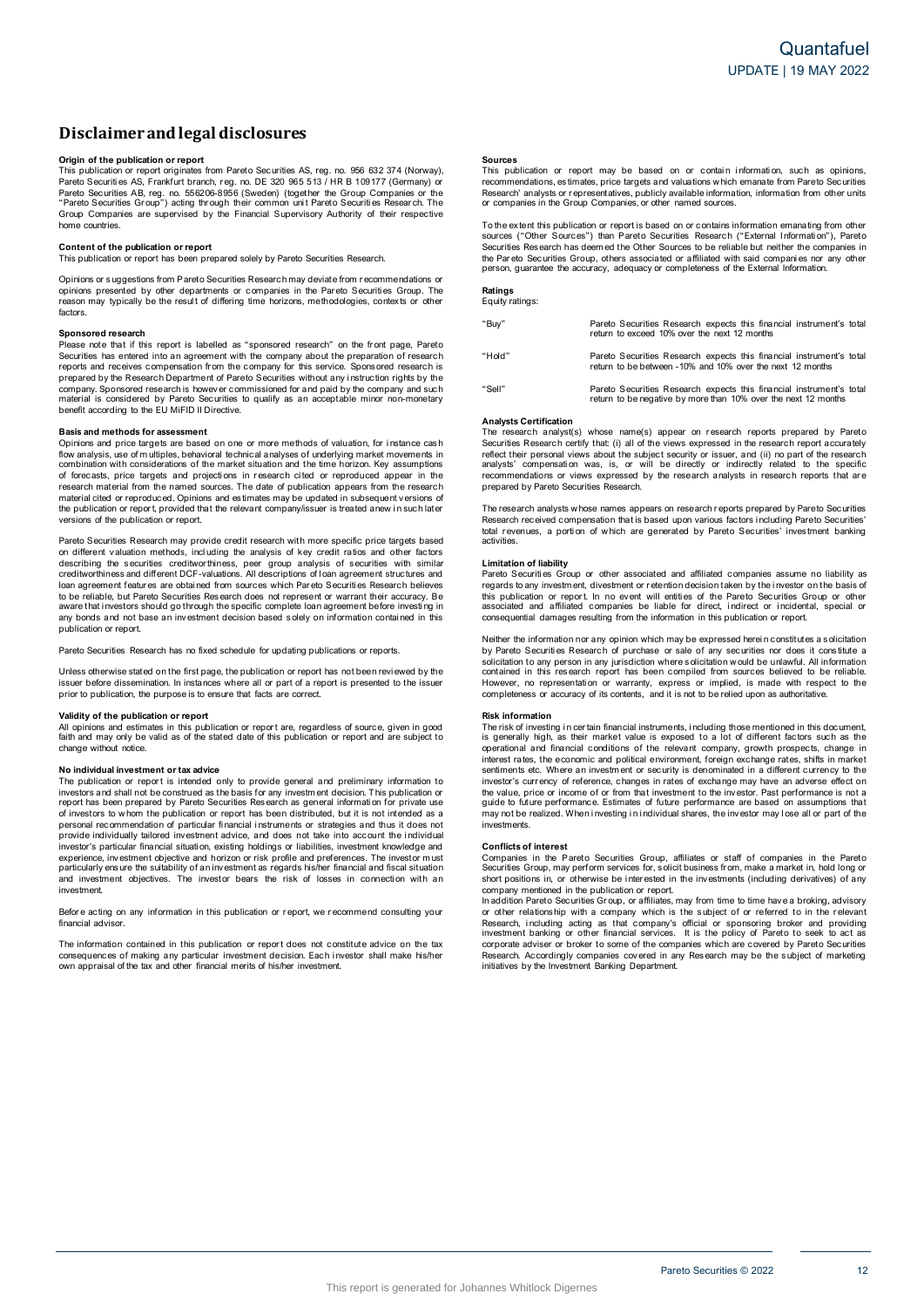To limit possible conflicts of interest and counter the abuse of inside knowledge, the analysts of<br>Pareto Securities Research are subject to internal rules on sound ethical conduct, the management of inside information, handling of unpublished research material, contact with other<br>units of the Group Companies and personal account dealing. The internal rules have been prepared in accordance with applicable legislation and relevant industry standards. The object of<br>the internal rules is for example to ensure that no a nalyst will abuse or cause others to abuse confidential information. It is the policy of Pareto Securities Research that no link exists between<br>revenues from capital markets activities and individual analyst remuneration. The Group Companies are members of national stockbrokers' associations in each of the countries in which the Gr oup Companies have their head offices. Internal rules have been developed i n accordance with recommendations issued by the stockbrokers associations. This material has been prepared<br>following the Pareto Securities Conflict of Interest Policy.

The guidelines in the policy include rules and meas ures aimed at achi eving a sufficient degree of independence between various departments, business areas and sub-business areas within the Pareto Securities Group in order to, as far as possible, avoid conflicts of interest from arising between such departments, business areas and sub-business areas as well as their customers.<br>One purpose of such measures is to restrict the flow of information between certain business areas and s ub-business areas within the Par eto Securities Group, wher e conflicts of i nter est may arise and to safeguard the impartialness of the employees. For example, the Investment Banking<br>departments and certain other departments included in the Par eto Securities Group are surrounded by arrangements, so-called Chinese Walls, to restrict the flows of sensitive information fr om such departments. The internal guidelines als o include, without limitation, rules aimed at securing the impartialness of, e.g., analysts working i n the Pareto Securities Research departments, restrictions with regard to the remuneration paid to such analysts, requirements<br>with respect to the independence of analysts from other departments within the Pareto Securities Group rules concerning contacts with covered companies and rules concerning<br>personal account trading carried out by analysts.

#### **Distribution restriction**

The securities referred to in this publication or report may not be eligible for sale in some jurisdictions and persons into whose possession this document comes s hould inform themselves about and observe any such restrictions. This publication or report is not intended for and must<br>not be distributed to private customers in the US, or retail clients in the United Kingdom, as defined by the Financial Conduct Authority (FCA).

This research is only intended for and may only be distributed to institutional investors in the United States and U.S entities seeking more information about any of the issuers or securities<br>discussed in this report should contact Pareto Securities Inc. at 150 East 52nd Street, New York, N Y 10022, Tel. 212 829 4200.

Pareto Securities Inc. is a broker-dealer registered with the U.S. Securities and Exchange Commission and is a member of FINRA &SIPC. U.S. To the extent required by applicable U.S.<br>laws and regulations, Pareto Securities Inc. accepts responsibility for the contents of this<br>publication. Investment products provid Securities Inc. or Par eto Securiti es Research. Investing in non-U.S. securities may entail certain risks. This document does not constitute or form part o f any offer for sale or subscription, nor shall it or any part of it form the basis of or be relied on in connection with any contract or<br>commitment whatsoever. The securities of non-U.S. issuers may not be registered with or subject to SEC reporting and other requirements. The information available about non-U.S.<br>companies may be limited, and non-U.S. companies are generally not subject to the same uniform auditing and reporting standards as U.S. companies. Market rules, conventions and<br>practices may differ from U.S. markets, adding to transaction costs or causing delays in the purchase or sale of securities. Securities of some non-U.S. companies may not be as liquid as<br>securities of comparable U.S. companies. Fluctuations in the values of national currencies, as well as the potential for governmental r estrictions on currency movements, can significantly erode principal and investment returns.

Pareto Securities Resear ch may have material conflicts of i nter est related to the production or distribution of this research report w hich, with regard to Pareto Securiti es Research, are disclosed herein.

#### **Distribution in Singapore**

Pareto Securities Pte Ltd holds a Capital Markets Services License is an exempt financial advisor under Financial Advisers Act, Chapter 110 ("FAA") of Singapore and <sup>a</sup> subsidiary of Pareto Securities AS.

This report is directed sol ely to persons who qualify as "accredited investors", "expert investors" and "institutional investors" as defined in section 4A(1) Securities and Futures Act, Chapter 289 ("SFA") of Singapore. This report is intended for general circulation amongst such investors and does not take i nto account the specific i nvestment objectives, financial situati on or particular needs of any particular person. You s hould seek advice from a financial adviser regarding the suitability of any product referred to in this report, taking into account your specific financial<br>objectives, financial situation or particular needs before making a commitment to purchase any such product. Please contact Par eto Securities Pte Ltd, 16 Collyer Quay, # 27-02 Income at Raffles, Singapore 049318, a t +65 6408 9800 i n matters arising from, or i n connection with this report.

**Additional provisions on Recommendations distributed in the Canada<br>Canadian recipients of this research report are advised that this research report is not, and** under no circumstances is it to be construed as an offer to sell or a solicitation of or an offer to buy any securities that may be described herein. This research report is not, and under no<br>circumstances is it to be construed as, a prospectus, offering memorandum, advertisement or a public offering in Canada of such securities. No securities commission or similar regulatory authority in Canada has reviewed or in any way passed upon this research report or the merits of<br>any securities described or discussed herein and any representation to the contrary is an offence. Any securities described or discussed within this research report may only be distributed in Canada in accordance with applicable provincial and territorial securities laws. Any offer or sale in Canada of the securities described or discussed herein will be made only under<br>an exemption from the requirements to file a prospectus with the relevant Canadian securities regulators and only by a dealer properly registered under applicable securities laws or,<br>alternatively, pursuant to an exemption from the dealer registration requirement in the relevant province or territory of Canada in which such offer or sale is made. Under no circumstances is the information contained herein to be construed as investment advice in any province or territory of Canada nor should it be construed as being tailored to the needs of the recipient.<br>Canadian recipients are advised that Pareto Securities AS, its affiliates and its authorized agents are not responsible for, nor do they accept, any liability whatsoever for any direct or<br>consequential loss arising from any use of this research report or the information contained herein.

#### **Distribution in United Kingdom**

This publication is issued for the benefit of persons who qualify as eligible counterparties or professional clients and should be made available only to such persons and is exempt from the<br>restriction on financial promotion in s21 of the Financial Services and Markets Act 2000 in reliance on provision in the FPO.

#### **Copyright**

This publication or report may not be mechanically duplicated, photocopied or otherwise reproduced, in full or in part, under applicable copyright laws. Any infringement of Pareto<br>Securities Research´s copyright can be pursued legally whereby the infringer will be held liable for any and all losses and expenses incurred b y the infringement.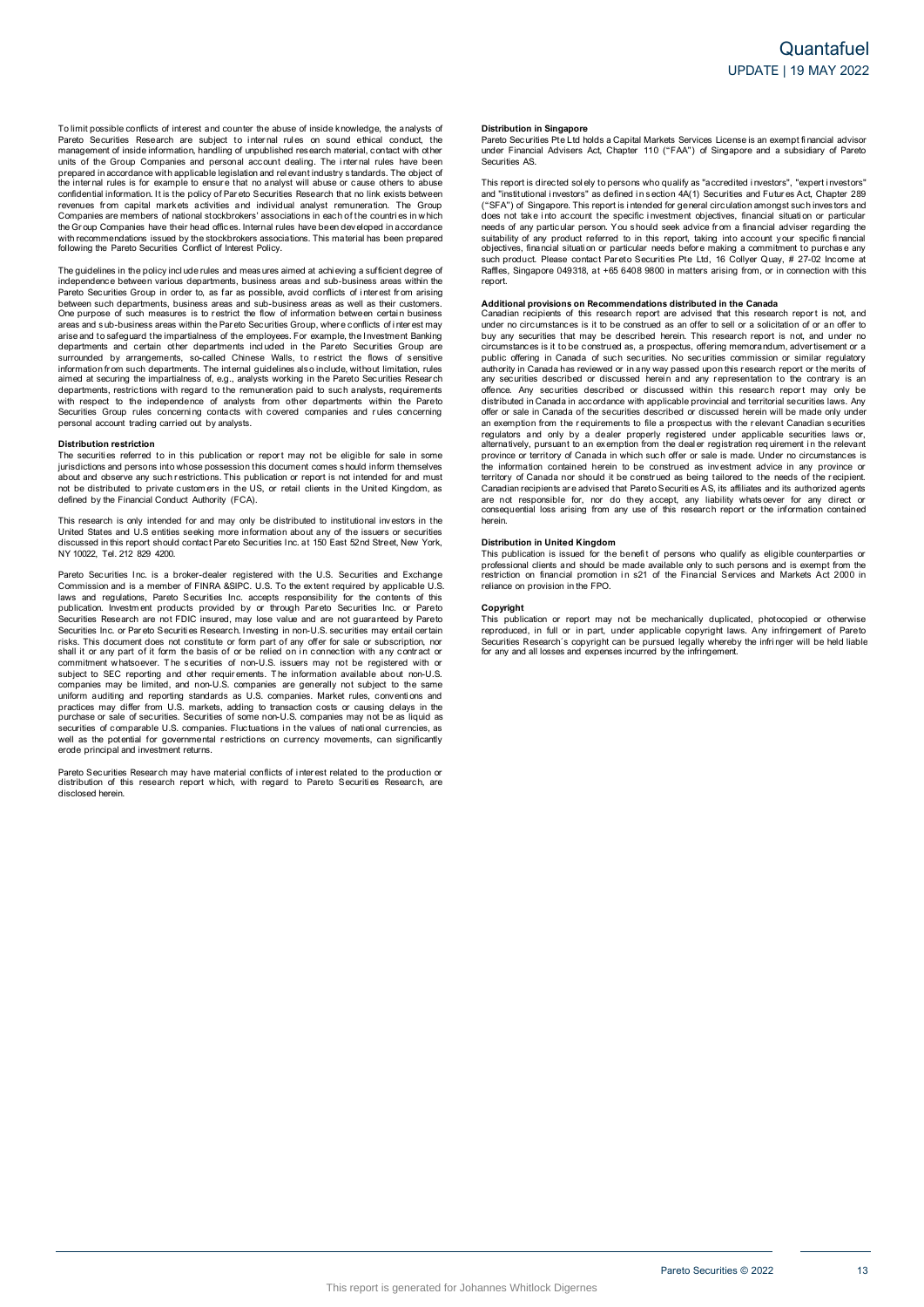# **Quantafuel** UPDATE | 19 MAY 2022

# **Appendix A**

|                               |               |               | Mercell                    |             | 24,863    |
|-------------------------------|---------------|---------------|----------------------------|-------------|-----------|
| Companies                     | No. of shares | Holdinas in % | Mowi                       |             | 399       |
|                               |               |               | <b>MPC Container Ships</b> | $\mathbf 0$ | 21,695    |
| Bonheur                       | 240.958       | 0.57%         | NEXT Biometrics            | $\Omega$    | 710.90    |
| Pareto Bank                   | 15,310,160    | 21.92%        | Nor dic Semiconductor      | 0           | 8.756     |
| Selvaag Bolig                 | 4,314,865     | 4.60%         | Nor eco                    | $\Omega$    | 590       |
| Sparebank 1 Nor d-Nor ge      | 4.420.827     | 4.40%         | Nor se Atlantic            | $\mathbf 0$ | 40,000    |
| Sparebank 1 SMN               | 2,144,655     | 1.65%         | Norsk Hydro                | $\mathbf 0$ | 84.189    |
| Sparebank 1 SR-Bank           | 2,063,265     | 0.81%         | Nor ske Skog               | $\Omega$    | 107,499   |
| SpareBank 1 Østf old Akershus | 1,232,229     | 9.95%         | Nor thern Drilling Ltd.    | 0           | 115,919   |
| SpareBank 1 Østlandet         | 3,833,163     | 3.61%         | Odf jell Drilling          |             | 28,58'    |
| Sparebanken Møre              | 817,307       | 1.65%         | Okeanis Eco Tankers        | $\mathbf 0$ | 3,920     |
| Spar ebanken Sør              | 433,744       | 2.77%         | Orkla                      |             | 23,648    |
| Sparebanken Vest              | 6,862,344     | 6.39%         | Panor o Ener gy            | $\Omega$    | 29,463    |
| NEXT Biometrics               | 710,901       | 0.78%         | Par eto Bank               | $\Omega$    | 1,339,814 |
| SpareBank 1 Sørøst-Norge      | 1,771,308     | 2.81%         | Pexip Holding              | $\mathbf 0$ | 156,883   |
|                               |               |               |                            |             |           |

| Company                 | Analyst holdings* | <b>Total holdings</b> |
|-------------------------|-------------------|-----------------------|
| AF Gr uppen             | $\mathbf 0$       | 1,825                 |
| Aker ASA                | 500               | 2.694                 |
| Aker BP                 | $\Omega$          | 30,574                |
| Aker Carbon Capture     | $\Omega$          | 4,926                 |
| Aker Clean Hydrogen     | $\mathbf 0$       | 140.540               |
| Aker Horizons           | $\mathbf 0$       | 125,848               |
| Aker Of f shore Wind    | $\Omega$          | 165, 118              |
| Aprila Bank ASA         | $\mathbf 0$       | 22,675                |
| B2Holding AS            | $\Omega$          | 10,940                |
| Bonheur                 | $\mathbf 0$       | 32,088                |
| Bor regaar d ASA        | $\mathbf 0$       | 650                   |
| Bouvet                  | $\mathbf 0$       | 940                   |
| <b>BRAbank</b>          | $\mathbf 0$       | 31,499                |
| BW Energy               | $\Omega$          | 112,160               |
| BW Of f shore           | $\Omega$          | 17,976                |
| Cloudberry Clean Energy | $\mathbf 0$       | 101.750               |
| Desert Control          | $\mathbf 0$       | 31,500                |
| <b>DNB</b>              | $\Omega$          | 50.245                |
| <b>DNO</b>              | $\mathbf 0$       | 70,258                |
| Elkem                   | $\mathbf 0$       | 72,067                |
| Elmer a Group ASA       | $\mathbf 0$       | 30,503                |
| ELOP                    | $\mathbf 0$       | 140,000               |
| Equinor                 | $\mathbf 0$       | 2.623                 |
| Europris                | $\mathbf 0$       | 16,608                |
| Flex LNG                | $\Omega$          | 717                   |
| <b>Frontline</b>        | $\Omega$          | 12,190                |
| Gaming Innovation Group | $\mathbf 0$       | 25,912                |
| Gjensidige For sikring  | $\mathbf 0$       | 7,846                 |
| Grieg Seaf ood          | $\Omega$          | 8,889                 |
| Haf nia Ltd.            | $\mathbf 0$       | 90.530                |

|                                    | Disclosure requirements in accordance with Commission Delegated Requlation (EU) 2016/958       |                       | Company                                              | Analyst holdings*          | <b>Total holdings</b> |
|------------------------------------|------------------------------------------------------------------------------------------------|-----------------------|------------------------------------------------------|----------------------------|-----------------------|
| and the FINRA Rule 2241            |                                                                                                |                       | Huddly                                               | $\mathbf 0$                | 995, 173              |
|                                    |                                                                                                |                       | HydrogenPro                                          | $\Omega$                   | 38,966                |
|                                    | The below list shows companies where Pareto Securities AS - together with affiliated companies |                       | Kaler a                                              | $\Omega$                   | 31,752                |
|                                    | and/or persons – owns a net long position of the shares exceeding 0,5 % of the total issued    |                       | Kitron                                               | $\mathbf 0$                | 19,336                |
|                                    | share capital in any company where a recommendation has been produced or distributed by        |                       | Komplett Bank                                        | $\Omega$                   | 209,400               |
| Pareto Securities AS.              |                                                                                                |                       | Kongsberg Gruppen                                    | $\Omega$                   | 281                   |
|                                    |                                                                                                |                       | <b>KWS</b>                                           | 75                         | 75                    |
|                                    |                                                                                                |                       | Ler øy Seaf ood Gr oup                               | $\Omega$                   | 39,363                |
|                                    |                                                                                                |                       | Meltwater                                            | $\Omega$                   | 30,700                |
|                                    |                                                                                                |                       | Mercell                                              | $\Omega$                   | 24,863                |
| Companies                          | No. of shares                                                                                  | Holdings in %         | Mowi                                                 | $\mathbf 0$<br>$\mathbf 0$ | 399                   |
| Bonheur                            | 240,958                                                                                        | 0.57%                 | <b>MPC Container Ships</b><br><b>NEXT Biometrics</b> | $\Omega$                   | 21,695<br>710,901     |
| Pareto Bank                        | 15,310,160                                                                                     | 21.92%                | Nor di c Semi conductor                              | $\Omega$                   | 8,756                 |
| Sel vaag Bolig                     | 4,314,865                                                                                      | 4.60%                 | Nor eco                                              | $\Omega$                   | 590                   |
| Sparebank 1 Nor d-Nor ge           | 4,420,827                                                                                      | 4.40%                 | Nor se Atlantic                                      | $\Omega$                   | 40,000                |
| Sparebank 1 SMN                    | 2,144,655                                                                                      | 1.65%                 | Nor sk Hydr o                                        | $\Omega$                   | 84,189                |
| Sparebank 1 SR-Bank                | 2,063,265                                                                                      | 0.81%                 | Nor ske Skog                                         | $\mathbf 0$                | 107,499               |
| SpareBank 1 Østf old Akershus      | 1,232,229                                                                                      | 9.95%                 | Nor ther n Drilling Ltd.                             | $\mathbf 0$                | 115,919               |
| SpareBank 1 Østlandet              | 3,833,163                                                                                      | 3.61%                 | Odf jell Drilling                                    | $\Omega$                   | 28,581                |
| Sparebanken Møre                   | 817,307                                                                                        | 1.65%                 | Okeanis Eco Tankers                                  | $\Omega$                   | 3,920                 |
| Sparebanken Sør                    | 433,744                                                                                        | 2.77%                 | Orkla                                                | $\Omega$                   | 23,648                |
| Sparebanken Vest                   | 6,862,344                                                                                      | 6.39%                 | Panor o Ener gy                                      | $\mathbf 0$                | 29,463                |
| NEXT Biometrics                    | 710,901                                                                                        | 0.78%                 | Par eto Bank                                         | $\Omega$                   | 1,339,814             |
| SpareBank 1 Sørøst-Norge           | 1,771,308                                                                                      | 2.81%                 | Pexip Holding                                        | $\mathbf 0$                | 156,883               |
|                                    |                                                                                                |                       | PGS                                                  | $\Omega$                   | 11,676                |
|                                    |                                                                                                |                       | Protector Forsikring                                 | $\Omega$                   | 15,300                |
|                                    |                                                                                                |                       | Pryme                                                | $\Omega$                   | 5,000                 |
|                                    |                                                                                                |                       | Pyr um Innovations                                   | $\Omega$                   | 100                   |
|                                    |                                                                                                |                       | <b>RECSilicon</b>                                    | $\mathbf 0$                | 34,281                |
|                                    |                                                                                                |                       | Sal Mar                                              | $\Omega$                   | 2,604                 |
|                                    |                                                                                                |                       | Sandnes Spar ebank                                   | $\mathbf 0$<br>$\Omega$    | 4,013                 |
|                                    |                                                                                                |                       | Scatec<br>Seadr ill Ltd                              | $\Omega$                   | 31,074<br>596         |
|                                    |                                                                                                |                       | Selvaag Bolig                                        | $\Omega$                   | 3,093                 |
|                                    |                                                                                                |                       | Spar ebank 1 Nor d-Nor ge                            | $\Omega$                   | 3,350                 |
|                                    | Pareto Securities AS may hold financial instruments in companies where a recommendation has    |                       | Spar ebank 1 SMN                                     | $\mathbf 0$                | 15,884                |
|                                    | been produced or distributed by Pareto Securities AS in connection with rendering investment   |                       | Spar ebank 1 SR-Bank                                 | $\Omega$                   | 17,404                |
| services, including Market Making. |                                                                                                |                       | SpareBank 1 Østf old Aker shus                       | $\mathbf 0$                | 1.252                 |
|                                    |                                                                                                |                       | SpareBank 1 Østlandet                                | $\Omega$                   | 9,621                 |
|                                    |                                                                                                |                       | Spar ebanken Sør                                     | $\Omega$                   | 16,435                |
|                                    | Please find below an overview of material interests in shares held by employees in Pareto      |                       | Spar ebanken Vest                                    | $\mathbf 0$                | 17,463                |
|                                    | Securities AS, in companies where a recommendation has been produced or distributed by         |                       | Spar ebanken Øst                                     | $\mathbf 0$                | 1,500                 |
|                                    | Pareto Securities AS. "By material interest" means holdings exceeding a value of NOK 50 000.   |                       | Stolt-Nielsen                                        | $\mathbf 0$                | 1,817                 |
|                                    |                                                                                                |                       | Stor ebr and                                         | $\Omega$                   | 39.798                |
|                                    |                                                                                                |                       | Subsea 7                                             | $\Omega$                   | 23, 187               |
|                                    |                                                                                                |                       | Telenor                                              | $\Omega$                   | 13,602                |
|                                    |                                                                                                |                       | <b>TGS</b>                                           | $\Omega$                   | 600                   |
| Company                            | Analyst holdings*                                                                              | <b>Total holdings</b> | Vow                                                  | $\mathbf 0$                | 9,331                 |
|                                    | $\bf{0}$                                                                                       |                       | Vow Green Metals                                     | $\mathbf 0$<br>$\Omega$    | 19,681                |
| AF Gruppen                         |                                                                                                | 1,825                 | Vår Energi                                           | $\Omega$                   | 84,672                |
| Aker ASA<br>Aker BP                | 500<br>$\circ$                                                                                 | 2,694<br>30,574       | Wallenius Wilhemsen<br>XXL                           | $\mathbf 0$                | 5,150<br>20.523       |
| Aker Carbon Capture                | $^{\circ}$                                                                                     | 4,926                 | Yara                                                 | $\mathbf 0$                | 18,537                |
| Aker Clean Hydrogen                | $\circ$                                                                                        | 140,540               | Zaptec                                               | $\Omega$                   | 15,610                |
| Abor Horizone                      | $\Omega$                                                                                       | 125.949               |                                                      |                            |                       |

This over view is updated monthly (last updated 16.05.2022).

\*Analyst holdings referst o positions held by the Paret o Securities AS analyst covering the company.